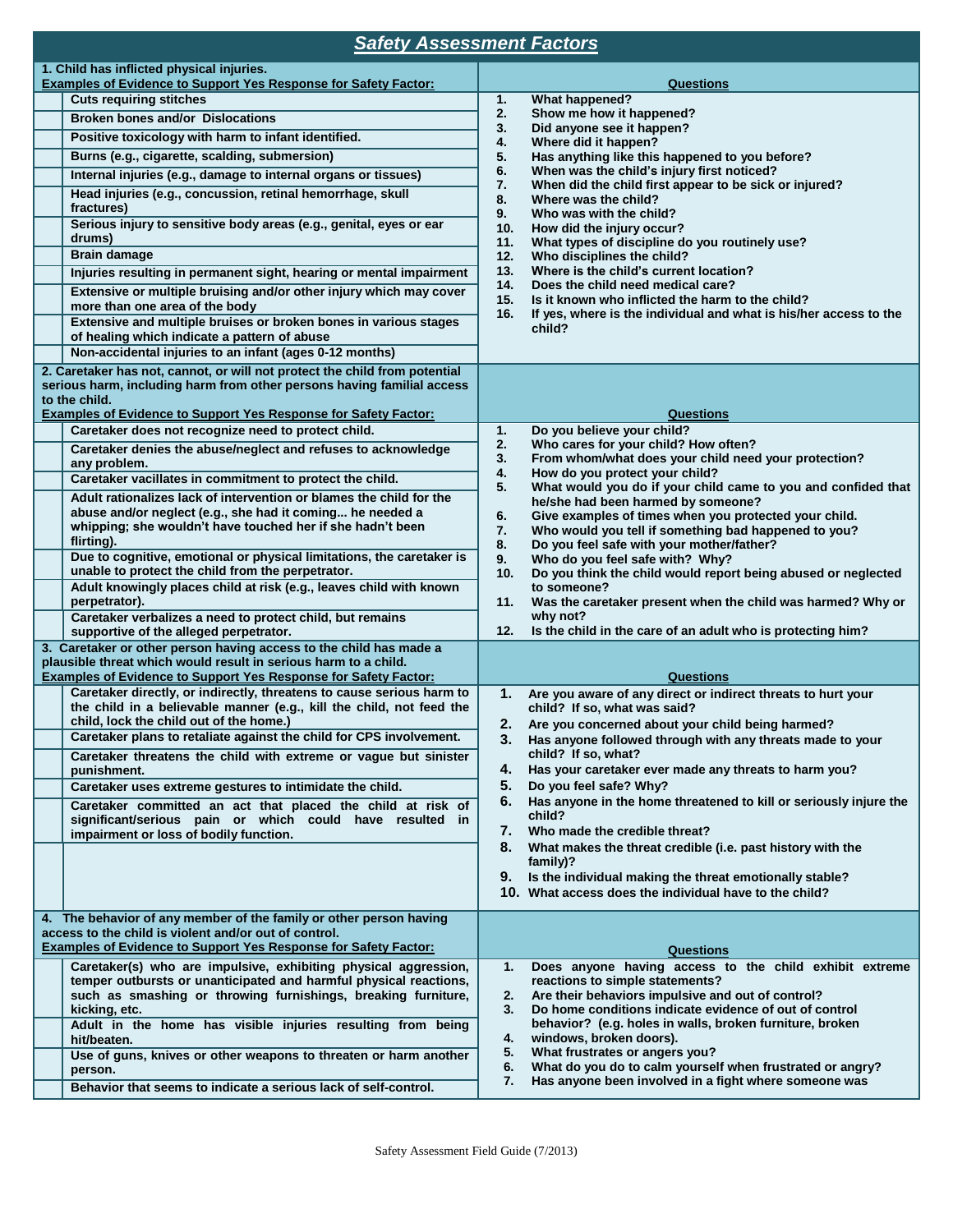| Individual displays extreme actions or reactions such as physical<br>attacks, violent shaking, or choking.                                      | physically injured?<br>8.<br>Does anyone have access to weapons? What type?                                           |  |  |  |  |
|-------------------------------------------------------------------------------------------------------------------------------------------------|-----------------------------------------------------------------------------------------------------------------------|--|--|--|--|
| Caretaker uses brutal or bizarre punishment such as scalding,                                                                                   | Where are weapons kept in the home?<br>9.                                                                             |  |  |  |  |
| burning with cigarettes, forced feedings, killing or torturing pets.                                                                            | Do you feel safe? Why?<br>10.                                                                                         |  |  |  |  |
| Bizarre cruelty (locking up children, torture, etc.).                                                                                           | 11. Who protects you? How?                                                                                            |  |  |  |  |
| 5. Acts of family violence pose an immediate and serious physical<br>and/or emotional danger to the child.                                      |                                                                                                                       |  |  |  |  |
| <b>Examples of Evidence to Support Yes Response for Safety Factor:</b>                                                                          | Questions                                                                                                             |  |  |  |  |
| Family violence involving physical assault on a caretaker in the<br>presence of a child.                                                        | Does your partner ever prevent you from leaving home?<br>1.<br>2.<br>Does your partner destroy items of value to you? |  |  |  |  |
| Family violence when assaults on a child occur or in which a child                                                                              | 3.<br>Has your partner ever hit, slapped, pushed or kicked you?                                                       |  |  |  |  |
| may be attempting to intervene.                                                                                                                 | Has your partner ever caused serious harm to you?<br>4.                                                               |  |  |  |  |
| Family violence when a child could be inadvertently harmed even<br>though they may not be the target of the violence.                           | Has your partner verbally threatened you?<br>5.<br>Have the police ever been called for assistance?<br>What<br>6.     |  |  |  |  |
| Due to family violence caretaker is unable to provide basic care                                                                                | happened?<br>Have you ever pressed charges or filed a restraining order?<br>7.                                        |  |  |  |  |
| and/or supervision for the child because of injury, incapacitation,<br>forced isolation, or other controlling behavior.                         | Has anyone else in the household acted in a violent manner?<br>8.                                                     |  |  |  |  |
| Abusive behavior includes frequent use of weapons or threats of                                                                                 | Has the child ever witnessed the event?<br>9.                                                                         |  |  |  |  |
| homicide/suicide towards the adult or children.                                                                                                 | 10. Has your partner ever injured the child during an episode of                                                      |  |  |  |  |
| The family violence is escalating in behaviors.                                                                                                 | family violence?<br>11. Was the child the target of this violence?                                                    |  |  |  |  |
| Family violence is occurring in which child witnesses and is<br>fearful.                                                                        | 12. Has the child ever tried to intervene during an event of family<br>violence?                                      |  |  |  |  |
|                                                                                                                                                 | 13. What do your parents arque about?                                                                                 |  |  |  |  |
|                                                                                                                                                 | 14. Have you ever witnessed your parents/caretakers hit each<br>other?                                                |  |  |  |  |
|                                                                                                                                                 | 15. How often do your parents fight?<br>16. Do you ever try to stop your parents from fighting? How?                  |  |  |  |  |
|                                                                                                                                                 | 17. What do you do when your parents fight?                                                                           |  |  |  |  |
| 6. Drug and/or alcohol use by any member of the family or any person                                                                            |                                                                                                                       |  |  |  |  |
| having access to the child places the child in immediate danger of                                                                              |                                                                                                                       |  |  |  |  |
| serious harm.<br><b>Examples of Evidence to Support Yes Response for Safety Factor:</b>                                                         | <b>Questions</b>                                                                                                      |  |  |  |  |
| Adult has had multiple periods of incapacitating intoxication (e.g.,                                                                            | What do you and your friends do together?<br>1.                                                                       |  |  |  |  |
| passing out, emotional collapse) when child(ren) are present.                                                                                   | What medication do you take (prescription or over the<br>2.                                                           |  |  |  |  |
| Adult is abusing legal or illegal substances or alcohol to the extent                                                                           | counter)?                                                                                                             |  |  |  |  |
| that control of his/her actions is significantly impaired.                                                                                      | How often/much do you drink? Smoke?<br>3.<br>Have you ever used any illegal drugs?<br>4.                              |  |  |  |  |
| Adult becomes threatening or aggressive while in the presence of<br>the children during periods of substance use.                               | 5.<br>How frequently do you use?                                                                                      |  |  |  |  |
| Due to drug and/or alcohol abuse, the caretaker is unable, or will                                                                              | Where is your child when you use?<br>6.                                                                               |  |  |  |  |
| likely be unable, to care for the child.                                                                                                        | Would you be willing to take a random drug test?<br>7.                                                                |  |  |  |  |
| Due to drug and/or alcohol abuse, the caretaker has harmed, or is<br>likely to harm, the child.                                                 | Does anyone caring for the child consume alcohol or drugs<br>8.<br>while caring for the child? How often?             |  |  |  |  |
| Adult is currently being arrested and/or incarcerated due to                                                                                    | Does anyone in your home use alcohol or drugs?<br>9.<br>10. When do people in your house usually sleep? Get up?       |  |  |  |  |
| substance abuse, use, and/or trafficking.                                                                                                       | 11. Have you ever seen any drugs, powder, or needles in your                                                          |  |  |  |  |
|                                                                                                                                                 | home? If so, where?                                                                                                   |  |  |  |  |
| 7. Behavior(s) of any member of the family or any person having                                                                                 |                                                                                                                       |  |  |  |  |
| access to the child is symptomatic of mental or physical illness or                                                                             |                                                                                                                       |  |  |  |  |
| disability that places the child in immediate danger of serious harm.<br><b>Examples of Evidence to Support Yes Response for Safety Factor:</b> | <b>Questions</b>                                                                                                      |  |  |  |  |
| Caretaker or individual living with the child is delusional;                                                                                    | Are behaviors impulsive and out of control?<br>1.                                                                     |  |  |  |  |
| experiencing hallucinations.                                                                                                                    | Do home conditions indicate evidence of out of control<br>2.                                                          |  |  |  |  |
| Mental health professional has identified need for the caretaker to                                                                             | behavior? (e.g. holes in walls, broken furniture, broken                                                              |  |  |  |  |
| receive treatment and identified concern for the child's safety if not                                                                          | windows, broken doors).<br>What frustrates or angers you?                                                             |  |  |  |  |
| treated.<br>Caretaker(s) or "others" have a disorder that reduces their ability                                                                 | 3.<br>What do you do to calm yourself when you are frustrated or<br>4.                                                |  |  |  |  |
| to control their behavior in ways that threaten safety.                                                                                         | angry?<br>Do you have any physical or medical diagnosis?<br>5.                                                        |  |  |  |  |
| Caretaker(s) act out or exhibits distorted perception that seriously<br>impedes ability to parent the child(ren.)                               | Who is the doctor treating?<br>6.<br>Do you take any medications?<br>7.                                               |  |  |  |  |
| Physical or psychological illness or disability is present and<br>negatively impacts the caretaker's ability to meet the basic needs            | Are you attending counseling? Who is your counselor?<br>8.                                                            |  |  |  |  |
| of the child.                                                                                                                                   | Does anyone in the household have any emotional or physical<br>9.<br>problems? If so, who?                            |  |  |  |  |
| Physical or psychological condition requires lengthy and/or<br>frequent periods of hospitalization in which the caretaker is unable             | 10. Do you feel safe?                                                                                                 |  |  |  |  |
| to care for child.                                                                                                                              | 11. Who protects you? How?                                                                                            |  |  |  |  |
| Intellectually impaired adult places child in physical danger and/or                                                                            | 12. How often do you eat? Who fixes your meals?                                                                       |  |  |  |  |
| adult is unable to recognize and provide for child's basic needs.                                                                               |                                                                                                                       |  |  |  |  |
| Motivation of the caretaker was to harm the child and does not<br>show remorse.                                                                 |                                                                                                                       |  |  |  |  |
| Inability to understand and/or provide child's basic needs due to<br>mental/physical illness or disability.                                     |                                                                                                                       |  |  |  |  |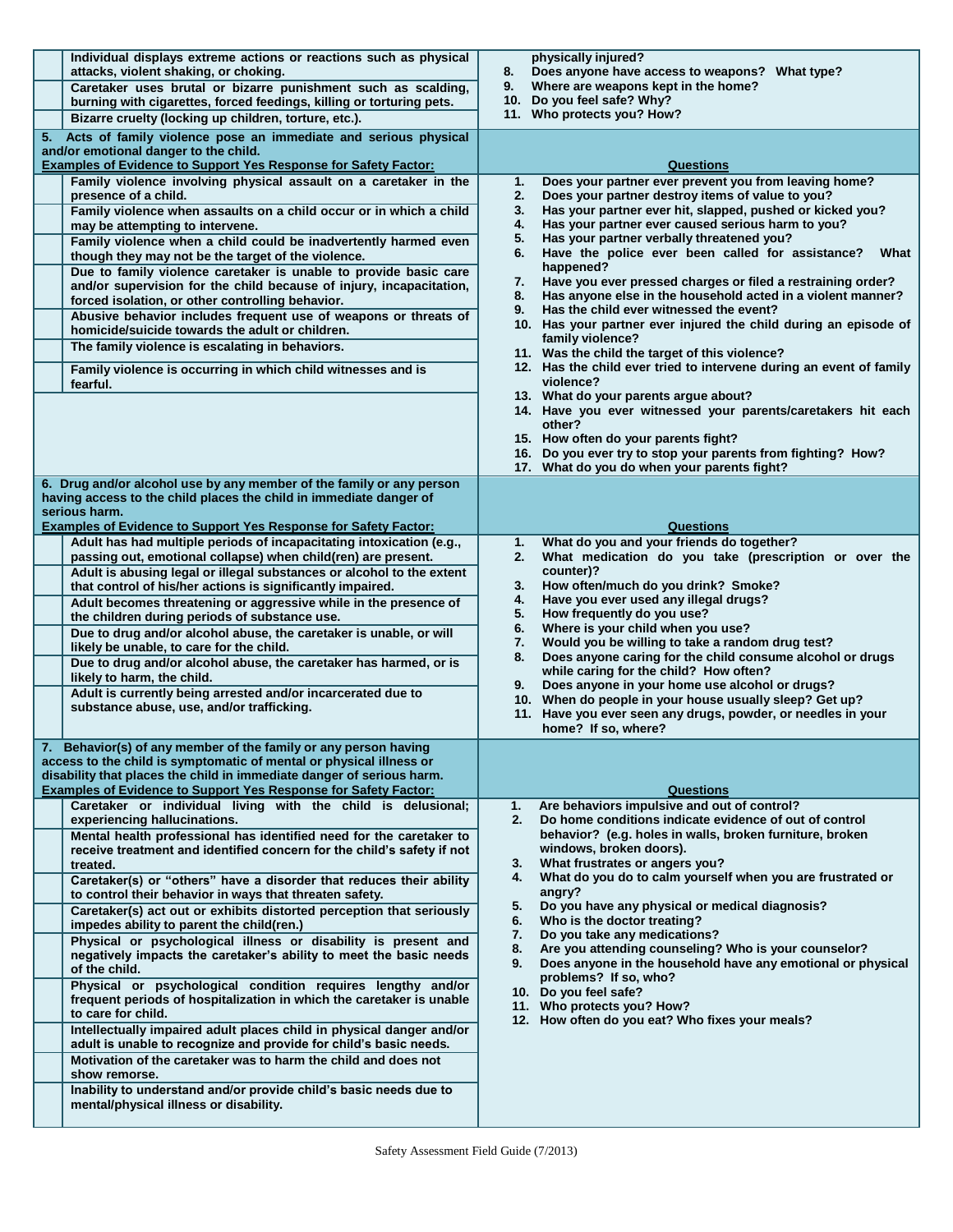| 8. | Caretaker is unwilling or unable to meet the child's immediate                                                                                          |                                                                                                                    |
|----|---------------------------------------------------------------------------------------------------------------------------------------------------------|--------------------------------------------------------------------------------------------------------------------|
|    | needs for sufficient supervision, food, clothing, and/or shelter to protect<br>child from immediate danger of serious harm.                             |                                                                                                                    |
|    | <b>Examples of Evidence to Support Yes Response for Safety Factor:</b>                                                                                  | Questions                                                                                                          |
|    | Caretaker leaves an infant, toddler or pre-schooler (a vulnerable<br>child) at home alone.                                                              | How do you meet your children's basic needs?<br>1.<br>Who helps you when you are unable to provide for basic<br>2. |
|    | Caretaker leaves a vulnerable child alone for days, or overnight                                                                                        | needs?                                                                                                             |
|    | (e.g. child expresses fear of being alone, child unable to meet own                                                                                     | Does your child ever stay home alone? How often? How<br>3.                                                         |
|    | basic needs, child has unruly/delinquent behaviors).                                                                                                    | long?<br>How far away from home is your child allowed to go?<br>4.                                                 |
|    | Caretaker allows child to be left for extended periods in the care of<br>a person who is unable to care for the child.                                  | What time must your child be home at night?<br>5.                                                                  |
|    | Caretaker provides no supervision to developmentally disabled or                                                                                        | What time do you usually go to bed?<br>6.                                                                          |
|    | special needs child.                                                                                                                                    | When do you get up in the morning?<br>7.                                                                           |
|    | Caretaker does not intervene when a child freely plays with                                                                                             | Who is up when you get up?<br>8.<br>What do you do after you get up?<br>9.                                         |
|    | dangerous objects or in dangerous places.                                                                                                               | 10. How many meals do you eat a day?                                                                               |
|    | Caretaker does not respond to or ignores child's basic needs.                                                                                           | 11. What do you eat?<br>12. Who makes the meals?                                                                   |
|    | Caretaker denies food or water for an extended period of time.<br>Child is not fed food consistently.                                                   | 13. Who watches you when caretaker is not here?                                                                    |
|    | Child lacks adequate clothing for any environmental situation.                                                                                          | 14. Do the children beg/ask for food? How often?<br>15. Do the children play unsupervised outside? How long? How   |
|    | Infant has bleeding and/or painful rash that is not being treated as<br>a result of being left for extended periods of time in soiled diapers.          | often?                                                                                                             |
|    | Family lacks shelter and they do not access any resources to<br>provide shelter.                                                                        |                                                                                                                    |
|    | There is no heat in the home during winter.                                                                                                             |                                                                                                                    |
|    | Child has strong odor and suffers from a skin condition or loss of                                                                                      |                                                                                                                    |
|    | hair or teeth due to poor hygiene.<br>9. Household environmental hazards place the child in immediate                                                   |                                                                                                                    |
|    | danger of serious harm.                                                                                                                                 |                                                                                                                    |
|    | <b>Examples of Evidence to Support Yes Response for Safety Factor:</b>                                                                                  | <b>Questions</b>                                                                                                   |
|    | Housing is unsanitary, filthy, infested, a health hazard.                                                                                               | Is there anything dangerous in your house that you think<br>1.                                                     |
|    | Excessive garbage or rotted or spoiled food which threatens<br>health.                                                                                  | might hurt the child?<br>Is there anything you would like to see changed about your<br>2.                          |
|    | Room covered with human feces, urine or animal feces freely                                                                                             | housing situation?<br>Does anything in your home scare you?<br>3.                                                  |
|    | accessible to children.                                                                                                                                 | Do you have access to needles in your home?<br>4.                                                                  |
|    | The physical structure of the house is decaying, falling down.                                                                                          | Where do you put your dirty clothes?<br>5.                                                                         |
|    | Exposed electrical wiring within reach of children.                                                                                                     | Where do you put your trash?<br>6.                                                                                 |
|    | Medications, hazardous chemicals, alcohol/drugs, or loaded<br>weapons accessible to children.                                                           | Do you have roaches, insects, mice, or rats in your home?<br>7.<br>Where do you use the toilet in your home?<br>8. |
|    | Gas leak.                                                                                                                                               | If you could change something about the living conditions<br>9.                                                    |
|    | Children have access to potentially dangerous pets in the home.                                                                                         | what would it be?                                                                                                  |
|    | Excessive cockroaches, mice, rats, etc present in the home.                                                                                             |                                                                                                                    |
|    | 10. Any member of the family or other person having access to the                                                                                       |                                                                                                                    |
|    | child describes or acts toward child in predominantly or extremely                                                                                      |                                                                                                                    |
|    | negative terms and/or has extremely unrealistic expectations of the<br>child.                                                                           |                                                                                                                    |
|    | <b>Examples of Evidence to Support Yes Response for Safety Factor:</b>                                                                                  | Questions                                                                                                          |
|    | Caretaker's only interaction with the child is to threaten or<br>intimidate.                                                                            |                                                                                                                    |
|    | Caretaker uses extreme gestures to intimidate child.                                                                                                    |                                                                                                                    |
|    | Caretaker repeatedly describes child in a demeaning or degrading<br>manner.                                                                             | How would you describe each child?<br>1.<br>2.<br>Are the rules different for each child?                          |
|    | Caretaker transfers their feelings toward someone they hate onto<br>the child.                                                                          | Does the child laugh and/or smile often?<br>3.<br>Is your child sad frequently?<br>4.                              |
|    | Caretaker believes the child is demonic, possessed, the devil, etc.                                                                                     | Does the child get along well with peers at school?<br>5.<br>How do you reward your child?<br>6.                   |
|    | Scapegoating that results in dangerous behaviors to self. (e.g.,                                                                                        | Do any of the child's behaviors concern you? If so, what?<br>7.<br>What are your child's chores?<br>8.             |
|    | suicidal gestures, runaway, alcoholism/drug use/abuse)<br>Caretaker chooses not to assume the parental role and shows no                                | What are the family rules you must follow?<br>9.                                                                   |
|    | interest in the child for extended periods of time. (abandonment)                                                                                       | 10. Are the rules the same for all your brothers/sisters?                                                          |
|    | Child is given responsibilities beyond his/her capabilities that are                                                                                    | 11. What are your jobs/chores?                                                                                     |
|    | dangerous. (e.g., young child cooking, ironing, doing carpentry,<br>climbing ladders, caring for infant)                                                | 12. Whom do you go to when you have a problem and need to<br>talk?                                                 |
|    | Behavior indicates that child is assuming a parental role within the                                                                                    | 13. What are the rules with respect to this particular child?                                                      |
|    | family.                                                                                                                                                 | 14. How is the child's peer relationships?<br>15. What is his/her school behavior and performance like?            |
|    | Child is consistently and actively excluded from family activities,                                                                                     |                                                                                                                    |
|    | blamed for everything negative that happens and physically<br>punished for events beyond his/her control resulting in the need<br>for psychiatric help. |                                                                                                                    |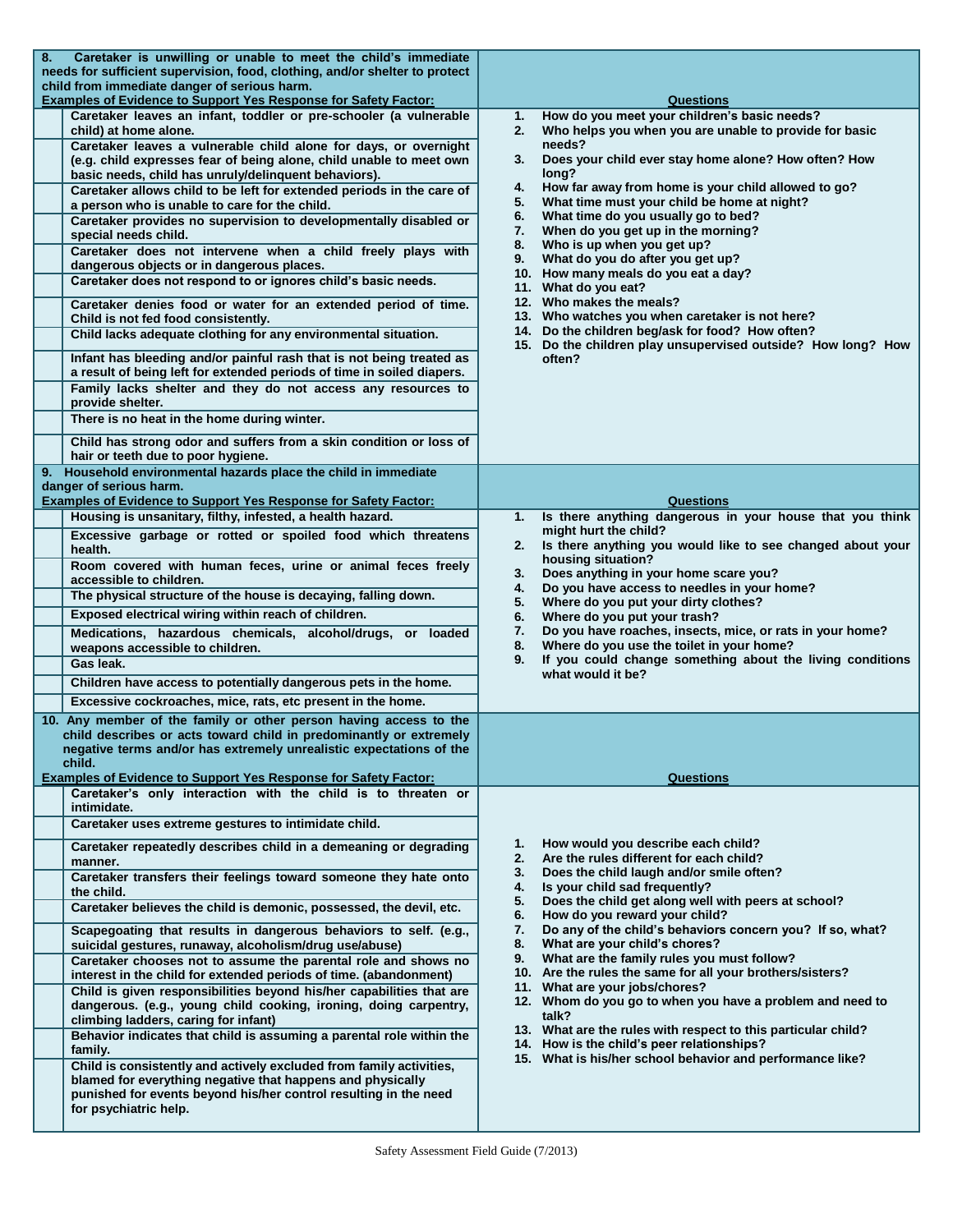| 11. The family refuses access to the child or there is reason to believe<br>the family will flee.                                                                                                                 |                                                                                                                                                                                                                                                                                                                                                                                                                                                                                                                                                                    |
|-------------------------------------------------------------------------------------------------------------------------------------------------------------------------------------------------------------------|--------------------------------------------------------------------------------------------------------------------------------------------------------------------------------------------------------------------------------------------------------------------------------------------------------------------------------------------------------------------------------------------------------------------------------------------------------------------------------------------------------------------------------------------------------------------|
| <b>Examples of Evidence to Support Yes Response for Safety Factor:</b>                                                                                                                                            | <b>Questions</b>                                                                                                                                                                                                                                                                                                                                                                                                                                                                                                                                                   |
| Caretaker hides the child or denies access to the child.                                                                                                                                                          | What is your understanding of why I am here?<br>1.                                                                                                                                                                                                                                                                                                                                                                                                                                                                                                                 |
| Caretaker refuses access to the home.                                                                                                                                                                             | What concerns do you have for your child?<br>2.<br>What are you most afraid of happening?<br>3.                                                                                                                                                                                                                                                                                                                                                                                                                                                                    |
| Caretaker refuses to speak to CPS.                                                                                                                                                                                | What do you need/want to permit me access to your child?<br>4.                                                                                                                                                                                                                                                                                                                                                                                                                                                                                                     |
| Family has a history of moving frequently in response to CPS<br>intervention.                                                                                                                                     | How can I help you and your family?<br>5.                                                                                                                                                                                                                                                                                                                                                                                                                                                                                                                          |
| Family has no ties to the community such as a job, home,<br>extended family, etc.                                                                                                                                 |                                                                                                                                                                                                                                                                                                                                                                                                                                                                                                                                                                    |
| Caretaker constantly deceives in respect to the child: the child's<br>condition, home conditions, events and circumstances related to<br>the report and CPS intervention.                                         |                                                                                                                                                                                                                                                                                                                                                                                                                                                                                                                                                                    |
| Family has a history of avoidance with CPS workers and/or law<br>enforcement.                                                                                                                                     |                                                                                                                                                                                                                                                                                                                                                                                                                                                                                                                                                                    |
| Caretaker refuses other community resources to have access into<br>the home that could help the family/child: community action, early<br>intervention, help me grow, home health nurse, medical personnel,<br>etc |                                                                                                                                                                                                                                                                                                                                                                                                                                                                                                                                                                    |
| 12. Caretaker has an unconvincing or insufficient explanation for the<br>child's serious injury or physical condition.                                                                                            |                                                                                                                                                                                                                                                                                                                                                                                                                                                                                                                                                                    |
| <b>Examples of Evidence to Support Yes Response for Safety Factor:</b>                                                                                                                                            | <b>Questions</b>                                                                                                                                                                                                                                                                                                                                                                                                                                                                                                                                                   |
| Caretaker(s) acknowledges the presence of the serious injury or<br>condition, but cannot explain how it occurred.                                                                                                 | 1. What happened?<br>2. Show me how it happened?                                                                                                                                                                                                                                                                                                                                                                                                                                                                                                                   |
| Caretaker's explanation for the serious injury is inconsistent with<br>the type of injury.                                                                                                                        | 3. Did anyone see it happen?<br>4. Where did it happen?<br>5. Has anything like this happened to you before?<br>6. When was the injury first noticed and how did it appear?                                                                                                                                                                                                                                                                                                                                                                                        |
| Medical evaluation indicates the serious injury is a result of abuse,<br>but the caretaker denies or attributes the injury to accidental<br>causes.                                                               | 7. When did the child first appear to be sick or injured?<br>8. Where was the child?<br>9. Who was with the child?                                                                                                                                                                                                                                                                                                                                                                                                                                                 |
| Facts related to the conditions, the injury or the incident as<br>observed by the CPS worker and/or documented by other<br>professionals contradict caretakers' explanation.                                      | 10. How did the injury occur?<br>11. What types of discipline do you routinely use?<br>12. Who disciplines the child?                                                                                                                                                                                                                                                                                                                                                                                                                                              |
| Caretaker's description of the injury or cause of the injury<br>minimizes the extent of harm to the child.                                                                                                        | 13. If others discipline the child, what types of discipline do they<br>use?                                                                                                                                                                                                                                                                                                                                                                                                                                                                                       |
| Caretaker(s) has no explanation or deny any knowledge as to how<br>the serious injury or condition occurred.                                                                                                      | 14. Do the explanations provided correspond to other information<br>(e.g., medical reports, police reports) gathered?<br>15. Are the explanations believable or are they far-fetched?<br>16. Is there information to corroborate the caretaker's(s')<br>explanation?                                                                                                                                                                                                                                                                                               |
| 13. Caretaker is unwilling or unable to meet the child's serious physical<br>or mental health needs.                                                                                                              |                                                                                                                                                                                                                                                                                                                                                                                                                                                                                                                                                                    |
| <b>Examples of Evidence to Support Yes Response for Safety Factor:</b>                                                                                                                                            | Questions                                                                                                                                                                                                                                                                                                                                                                                                                                                                                                                                                          |
| Care is not provided for a medical condition that could cause<br>permanent disability if not treated.                                                                                                             | Does your child have any behavioral problems?<br>1.<br>Does your child have any medical ailments or conditions?<br>2.                                                                                                                                                                                                                                                                                                                                                                                                                                              |
| Emergency medical treatment not provided for a potentially life-<br>threatening condition (injury, illness.)                                                                                                      | 3.<br>How is your child's general health?<br>When was the last time your child was seen by the                                                                                                                                                                                                                                                                                                                                                                                                                                                                     |
| Unreasonable delay in obtaining medical services, which endanger<br>child's life or place child at risk of permanent disability.                                                                                  | doctor/mental health therapist?<br>Have you followed through with the provided physical/mental<br>5.                                                                                                                                                                                                                                                                                                                                                                                                                                                               |
| Failure to give prescribed medication when such failure places                                                                                                                                                    | health advice?<br>Is your child on any medications for physical and/or mental<br>6.                                                                                                                                                                                                                                                                                                                                                                                                                                                                                |
| child's health or functioning in danger of serious harm.<br>Child medically diagnosed as failure to thrive for non-organic                                                                                        | health reasons?                                                                                                                                                                                                                                                                                                                                                                                                                                                                                                                                                    |
| reasons.<br>Child has a serious mental illness (e.g., suicidal or homicidal)                                                                                                                                      | Is the medication taken according to the directions?<br>7.<br>What is your understanding of your child's serious physical<br>8.<br>or mental health needs?                                                                                                                                                                                                                                                                                                                                                                                                         |
| which is untreated.                                                                                                                                                                                               | Does anyone else assist you in meeting these needs?<br>9.                                                                                                                                                                                                                                                                                                                                                                                                                                                                                                          |
| Caretaker does not recognize or comprehend the physical or<br>mental health need or views the malady as less serious than it is.                                                                                  | 10. What makes you feel sad? How often do you feel sad?<br>11. Have you ever thought about hurting or harming yourself?<br>12. Have you ever attempted to hurt or harm yourself?<br>13. If so, did you or your caretaker seek mental health<br>counseling?<br>14. Did you follow through with recommendations?<br>15. When was the last time you went to the doctor?<br>16. Who takes you to the doctor?<br>17. Do you receive medication as prescribed?<br>18. How do you feel physically?<br>19. Do you feel sick often?<br>20. What happens when you feel sick? |
|                                                                                                                                                                                                                   |                                                                                                                                                                                                                                                                                                                                                                                                                                                                                                                                                                    |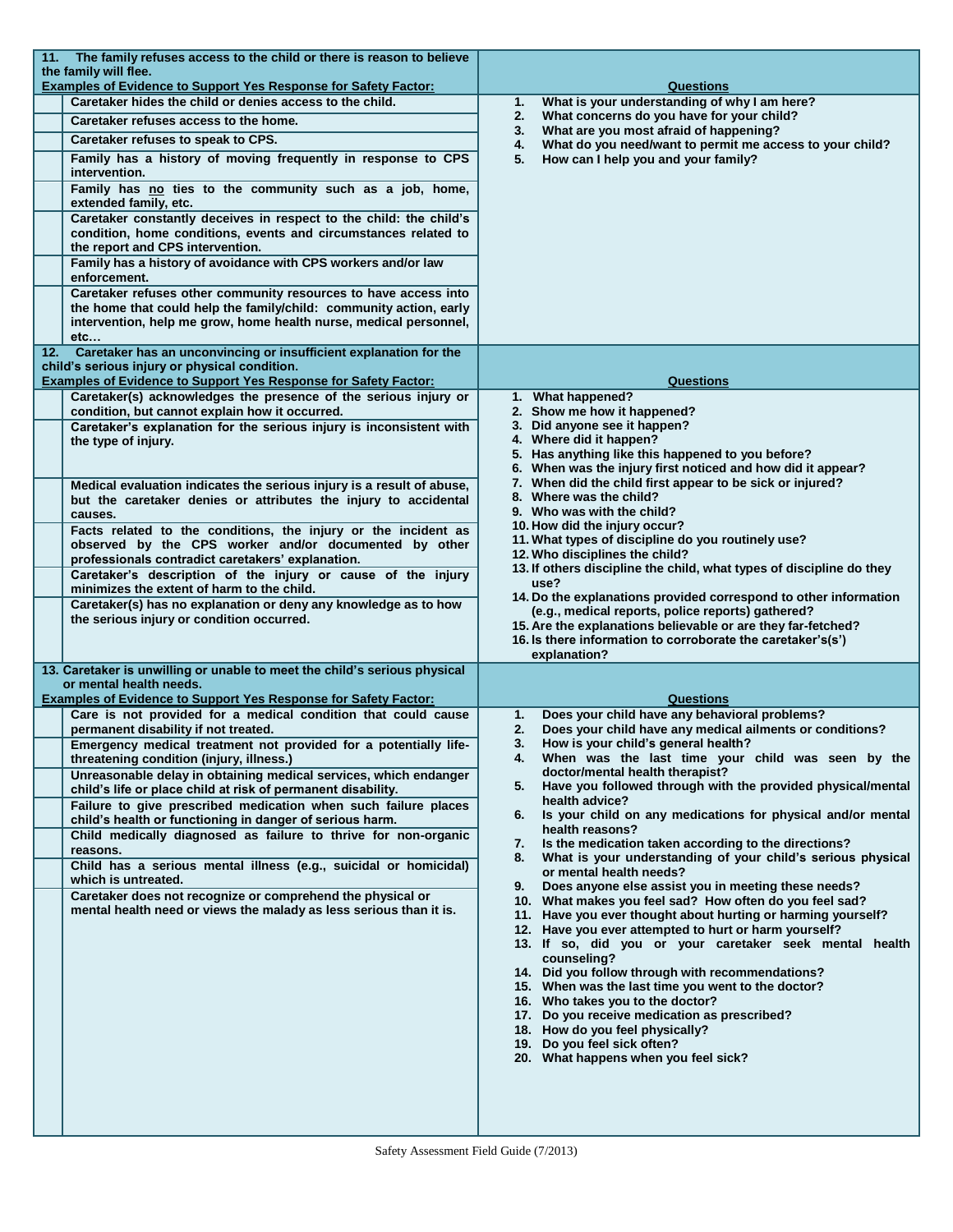| 14. Child sexual abuse/sexual exploitation is suspected and<br>circumstances suggest that child may be in immediate danger of<br>serious harm.<br><b>Examples of Evidence to Support Yes Response for Safety Factor:</b>                                                                                                                                                                                                                                                                                                                                                                                                                                 | Questions                                                                                                                                                                                                                                                                                                                                                                                                                                                                                                                                                                                                                                                                                                                                                                                                                                                                                                                                                                                                                                                                                                                                                                                                                                                                                                                                                                                                                                                      |
|----------------------------------------------------------------------------------------------------------------------------------------------------------------------------------------------------------------------------------------------------------------------------------------------------------------------------------------------------------------------------------------------------------------------------------------------------------------------------------------------------------------------------------------------------------------------------------------------------------------------------------------------------------|----------------------------------------------------------------------------------------------------------------------------------------------------------------------------------------------------------------------------------------------------------------------------------------------------------------------------------------------------------------------------------------------------------------------------------------------------------------------------------------------------------------------------------------------------------------------------------------------------------------------------------------------------------------------------------------------------------------------------------------------------------------------------------------------------------------------------------------------------------------------------------------------------------------------------------------------------------------------------------------------------------------------------------------------------------------------------------------------------------------------------------------------------------------------------------------------------------------------------------------------------------------------------------------------------------------------------------------------------------------------------------------------------------------------------------------------------------------|
| Child was engaged in sexual conduct or contact.<br>Caretaker makes no effort to prevent and/or forces or encourages<br>child to observe sexual behavior of others. (e.g., parents,<br>pornographic movies)<br>Adult engages in behaviors that are sexually stimulating to either<br>party.<br>Access by confirmed perpetrator to child continues to exist.<br>Child was engaged in sexual conduct or contact.<br>Caretaker makes no effort to prevent and/or forces or encourages<br>child to observe sexual behavior of others. (e.g., parents,<br>pornographic movies)<br>Adult engages in behaviors that are sexually stimulating to either<br>party. | What changes have you observed with your child recently,<br>1.<br>such as sleeping or eating or play habits?<br>2. Have you seen the child regress to old habits again, such as<br>thumb-sucking, bed-wetting, baby-talk, etc.?<br>Have you noticed the child touching him/herself or others?<br>3.<br>Does the child have bad dreams, nightmares?<br>4.<br>What kind of interest has the child shown in private parts,<br>5.<br>sexual activity, sexual talk, etc.?<br>What is nap-time (bedtime) like?<br>6.<br>What is bath-time like? Who bathes the child, how often,<br>7.<br>child's reactions, any special routines, etc.?<br>What does the child like to do?<br>8.<br>Is there anything in particular which seems to upset the<br>9.<br>child?<br>10. Can you name the parts of your body? If the child does not<br>name his or her buttocks, genitals, breasts, etc., the child<br>should be asked to name the parts of the body covered by a<br>bathing suit.<br>11. Have you ever hurt your body?<br>12. Who helps you take care of your body?<br>13. Who helps you put on your clothes; use the toilet; take a<br>bath?<br>14. Do you know what safe touches and unsafe touches are?<br>15. Has anyone ever given you a safe touch? An unsafe touch?<br>16. Do you know what secret touches are?<br>17. Can you give me an example of a secret touch? Has anyone<br>ever given you a secret touch? If someone touched you, who<br>could you tell? |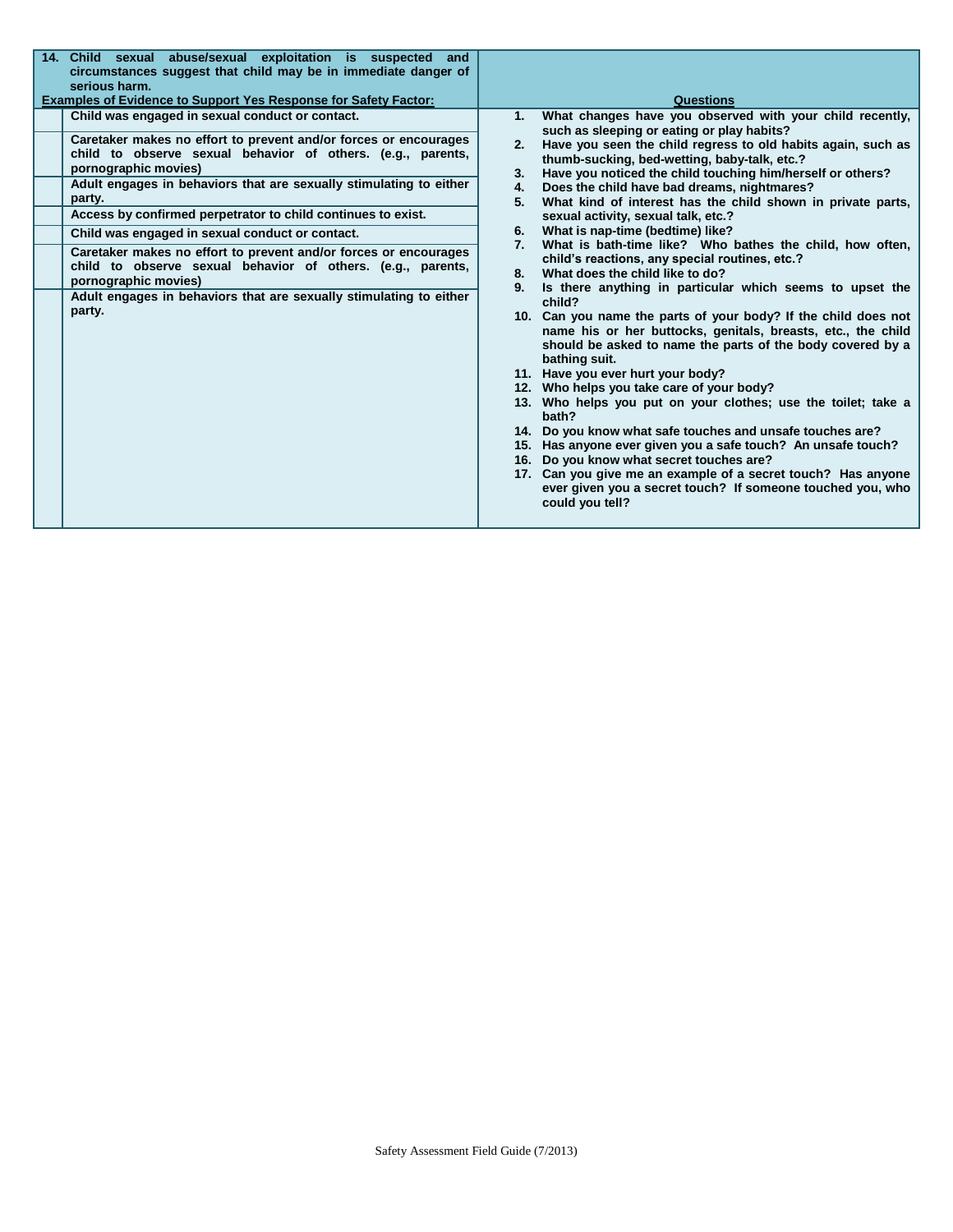| <b>Adult Protective Capacities</b>                                                                     |  |                                                                                                 |  |                                                                                    |  |  |
|--------------------------------------------------------------------------------------------------------|--|-------------------------------------------------------------------------------------------------|--|------------------------------------------------------------------------------------|--|--|
| <b>Behavioral</b>                                                                                      |  |                                                                                                 |  |                                                                                    |  |  |
| The caretaker has a history of protecting                                                              |  | The caretaker exhibits self control                                                             |  | The caretaker comforts the child                                                   |  |  |
| The caretaker is physically able to parent                                                             |  | The caretaker possesses adequate<br>energy                                                      |  | The caretaker physically intervenes when<br>child attempts dangerous act           |  |  |
| The caretaker creates an organized and<br>routinized home environment for the child                    |  | The caretaker demonstrates the ability<br>to adjust to change                                   |  | The caretaker is able to provide structure for<br>their child                      |  |  |
| The caretaker demonstrates support for<br>the child                                                    |  | The caretaker utilizes resources to<br>meet the child's basic needs                             |  | The caretaker provides the child's basic<br>needs                                  |  |  |
| The caretaker demonstrates<br>impulse<br>control                                                       |  | The caretaker tolerates the stress of<br>parenting                                              |  | The caretaker demonstrates love, empathy<br>and sensitivity toward the child       |  |  |
| The caretaker assigns chores appropriate<br>to the child's age and development                         |  | The caretaker takes the child to all<br>necessary medical appointments                          |  | The caretaker defers her or his own needs to<br>meet the needs/wants of the child. |  |  |
| The caretaker provides the child with<br>supervision appropriate to age and stage<br>of development    |  | The caretaker utilizes a support<br>network to assist in caring for the child<br>when necessary |  | The caretaker uses safe/effective coping<br>skills with caring for the child       |  |  |
| The caretaker has a capable/competent<br>person supervising the children in the<br>caretaker's absence |  | The caretaker demonstrates adequate<br>skill in fulfilling caretaking<br>responsibilities       |  | The caretaker demonstrates tolerance in<br>response to the stresses of parenting   |  |  |
| The caretaker protects the child from<br>potential harm                                                |  | The caretaker displays affection for the<br>child (hugs, tenderness, consoles the<br>child)     |  |                                                                                    |  |  |

**Notes:**

| Cognitive                                                                            |  |                                                                                                      |  |                                                                                          |  |  |
|--------------------------------------------------------------------------------------|--|------------------------------------------------------------------------------------------------------|--|------------------------------------------------------------------------------------------|--|--|
| The caretaker is reality oriented                                                    |  | The caretaker is aligned with the child                                                              |  | The caretaker does not have cognitive delays<br>or impairments                           |  |  |
| The caretaker has accurate knowledge of<br>age-appropriate supervision for the child |  | The caretaker understands the<br>stressors of parenting                                              |  | The caretaker has adequate knowledge to<br>fulfill caretaking responsibilities and tasks |  |  |
| The caretaker understands the child's<br>development in relation to the child's age  |  | The caretaker has realistic<br>expectations of his or her children                                   |  | The caretaker has accurate perceptions of<br>the child                                   |  |  |
| The caretaker understands the child's<br>physical abilities in relation to age       |  | The caretaker understands his/her<br>protective role                                                 |  | The caretaker has the ability to<br>effectively/safely problem solve                     |  |  |
| The caretaker understands the basic needs<br>of the child                            |  | The caretaker understands that<br>children need to be protected                                      |  | The caretaker understands the stressors of<br>parenting                                  |  |  |
| The caretaker understands the child's<br>ability to complete chores                  |  | Caretaker understands the child's<br>diagnosis and the child's needs in<br>relation to the diagnosis |  | The caretaker has the cognitive ability to<br>reason                                     |  |  |
| The caretaker understands the child's<br>physical disability                         |  | The caretaker has accurate perceptions<br>of the child                                               |  | The caretaker understands children need to<br>be comforted emotionally                   |  |  |
| The caretaker recognizes his or her own<br>frustration when caring for the child     |  | The caretaker understands the child is<br>dependent and must have his needs<br>met by the caretaker  |  | The caretaker understands the needs of the<br>child supersede the needs of an adult      |  |  |
| The caretaker has an understanding of the<br>developmental needs of the children     |  |                                                                                                      |  |                                                                                          |  |  |
| Notes:                                                                               |  |                                                                                                      |  |                                                                                          |  |  |

| <b>Emotive</b>                                                                                                                                 |  |                                                                                          |  |                                                                                                                                            |  |
|------------------------------------------------------------------------------------------------------------------------------------------------|--|------------------------------------------------------------------------------------------|--|--------------------------------------------------------------------------------------------------------------------------------------------|--|
| The caretaker expresses love for the child                                                                                                     |  | The caretaker is resilient                                                               |  | The caretaker speaks fondly of the child                                                                                                   |  |
| The caretaker has a healthy attachment to<br>the child                                                                                         |  | The caretaker and child have a strong<br>bond                                            |  | The caretaker recognizes the need to<br>address his/her own emotional needs                                                                |  |
| The caretaker assumes the authority figure<br>in relation to the child                                                                         |  | The caretaker is clear that the number<br>one priority is the well-being of the<br>child |  | The caretaker meets his or her own<br>emotional needs                                                                                      |  |
| The caretaker is willing to care for the<br>needs of his/her child                                                                             |  | The caretaker has the desire to care for<br>the child                                    |  | The caretaker verbally expresses empathy to<br>and for the child                                                                           |  |
| The caretaker reacts to the child<br>appropriately                                                                                             |  | The caretaker verbalizes a healthy<br>attachment to their child                          |  | Caretaker experiences empathy in relation to<br>the child's perspective and feelings                                                       |  |
| The caretaker's emotional attachment to<br>the child bolsters his/her ability to defer<br>his/her own emotional needs in favor of<br>the child |  | The caretaker is emotionally able to<br>intervene to protect the child                   |  | The caretaker's emotional attachment to the<br>child bolsters his/her ability to defer his/her<br>own physical needs in favor of the child |  |
| The caretaker is emotionally stable                                                                                                            |  | Notes:                                                                                   |  |                                                                                                                                            |  |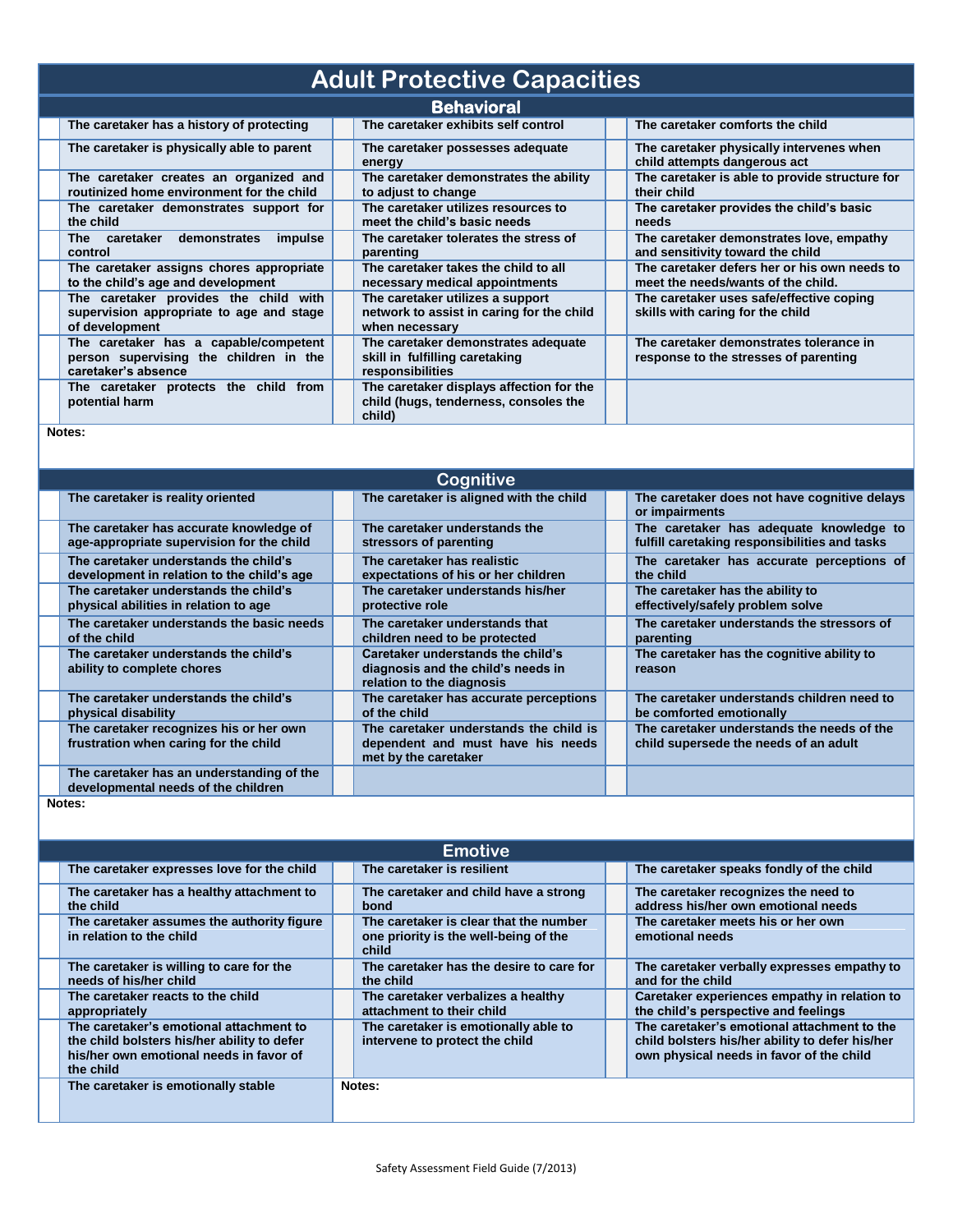| <b>Child Vulnerabilities</b>                                                                                                                                          |  |                                                                                                                                                |  |  |  |  |  |  |  |
|-----------------------------------------------------------------------------------------------------------------------------------------------------------------------|--|------------------------------------------------------------------------------------------------------------------------------------------------|--|--|--|--|--|--|--|
| <b>Physical</b>                                                                                                                                                       |  |                                                                                                                                                |  |  |  |  |  |  |  |
| The child has a physical disability/diagnosis that requires<br>special care and attention (physical therapy, diabetic,<br>developmentally disabled, hearing impaired) |  | The child is not visible to others outside of the family system                                                                                |  |  |  |  |  |  |  |
| The child's physical appearance does not fit cultural norms<br>(disfigured, obese)                                                                                    |  | The child is young (birth to five years of age)                                                                                                |  |  |  |  |  |  |  |
| The child is small in height or weight                                                                                                                                |  | The child cannot verbalize that maltreatment is occurring                                                                                      |  |  |  |  |  |  |  |
| The child is immobile                                                                                                                                                 |  | The child's appearance provokes parental hostility (resembles<br>an individual the caretaker does not like)                                    |  |  |  |  |  |  |  |
| The child is in a stage of development that creates parental<br>frustration (e.g., the child is not potty trained, has temper<br>tantrums, bites)                     |  | The child is physically unable to remove him/her self from a<br>situation                                                                      |  |  |  |  |  |  |  |
| The child's soft spot (on the head) has not yet closed                                                                                                                |  |                                                                                                                                                |  |  |  |  |  |  |  |
| <b>Emotional (Personality)</b>                                                                                                                                        |  |                                                                                                                                                |  |  |  |  |  |  |  |
| The child requires intensive physical care (medically fragile,<br>hearing impaired, blind)                                                                            |  | The child overreacts to audible noises                                                                                                         |  |  |  |  |  |  |  |
| The child does not demonstrate an attachment to his or her<br>caretaker                                                                                               |  | Distractibility - the child cannot tolerate external events or<br>stimulation interferes with or diverts the child from an ongoing<br>activity |  |  |  |  |  |  |  |
| Adaptability - the child cannot adapt to intrusions, transitions,<br>and changes without distress                                                                     |  | The child cannot tolerate frustration $-$ (how easily the child can<br>withstand the disorganizing effects of limits, obstacles, and<br>rules) |  |  |  |  |  |  |  |
| The child is passive and easily influenced                                                                                                                            |  | The child requires intense emotional support from his or her<br>caretaker                                                                      |  |  |  |  |  |  |  |
| The child is overly sensitive to physical touch                                                                                                                       |  | The child lacks the ability to deescalate him/her self                                                                                         |  |  |  |  |  |  |  |
| Cognitive                                                                                                                                                             |  |                                                                                                                                                |  |  |  |  |  |  |  |
| The child cannot recognize actions that are neglectful                                                                                                                |  | The child is unable to communicate                                                                                                             |  |  |  |  |  |  |  |
| The child has a cognitive disability                                                                                                                                  |  | The child cannot recognize actions that are abusive                                                                                            |  |  |  |  |  |  |  |
| The child does not have the ability to problem solve                                                                                                                  |  | The child has cognitive delays relative to his/her age                                                                                         |  |  |  |  |  |  |  |
| The child has a mental health diagnosis that impacts<br>understanding/reasoning                                                                                       |  | The child believes he/she is powerless                                                                                                         |  |  |  |  |  |  |  |
| The child is unable to understand actions of "cause and effect"                                                                                                       |  |                                                                                                                                                |  |  |  |  |  |  |  |
| <b>Behavioral</b>                                                                                                                                                     |  |                                                                                                                                                |  |  |  |  |  |  |  |
| The child demonstrates provocative behaviors                                                                                                                          |  | The child seeks negative attention by agitating others                                                                                         |  |  |  |  |  |  |  |
| The child is defiant (physically and/or verbally)                                                                                                                     |  | The child demonstrates sexually provocative behaviors<br>including dressing scantily and flirting as a pattern of<br>interaction.              |  |  |  |  |  |  |  |
| The child resists parental authority                                                                                                                                  |  | The child is in constant motion                                                                                                                |  |  |  |  |  |  |  |
| The child has a diagnosis that impacts his/her behaviors<br>(Autism, attention deficit/hyperactivity)                                                                 |  | The child reacts intensely to events in his/her environment                                                                                    |  |  |  |  |  |  |  |
| The child is argumentative                                                                                                                                            |  | The child is involved with juvenile court (unruly/delinquent)                                                                                  |  |  |  |  |  |  |  |
| The child's energy level is high                                                                                                                                      |  | The child demonstrates fear of a member of the family system                                                                                   |  |  |  |  |  |  |  |
| Child engaged in committing crimes with parents (shoplifting,<br>selling drugs, sex trafficking)                                                                      |  | The child is oppositional to authority (teachers, neighbors, other<br>adults)                                                                  |  |  |  |  |  |  |  |
| The child is unable to soothe self                                                                                                                                    |  | <b>Child parentified</b>                                                                                                                       |  |  |  |  |  |  |  |
| <b>Historical</b>                                                                                                                                                     |  |                                                                                                                                                |  |  |  |  |  |  |  |
| The child has a history of abuse (physical, sexual, emotional)                                                                                                        |  | The child is non-communicative regarding their history of                                                                                      |  |  |  |  |  |  |  |
| The child has experienced chronic neglect in his or her life                                                                                                          |  | abuse/neglect<br>The child is passive as a result of prior maltreatment                                                                        |  |  |  |  |  |  |  |
| The child has experienced repeated victimization                                                                                                                      |  | The child reported feeling powerless in the past                                                                                               |  |  |  |  |  |  |  |
| Historically, the child feared a member of the family system                                                                                                          |  | Power and control was used to intimidate the child within the<br>family system                                                                 |  |  |  |  |  |  |  |
| The child is aggressive as a result of prior victimization                                                                                                            |  |                                                                                                                                                |  |  |  |  |  |  |  |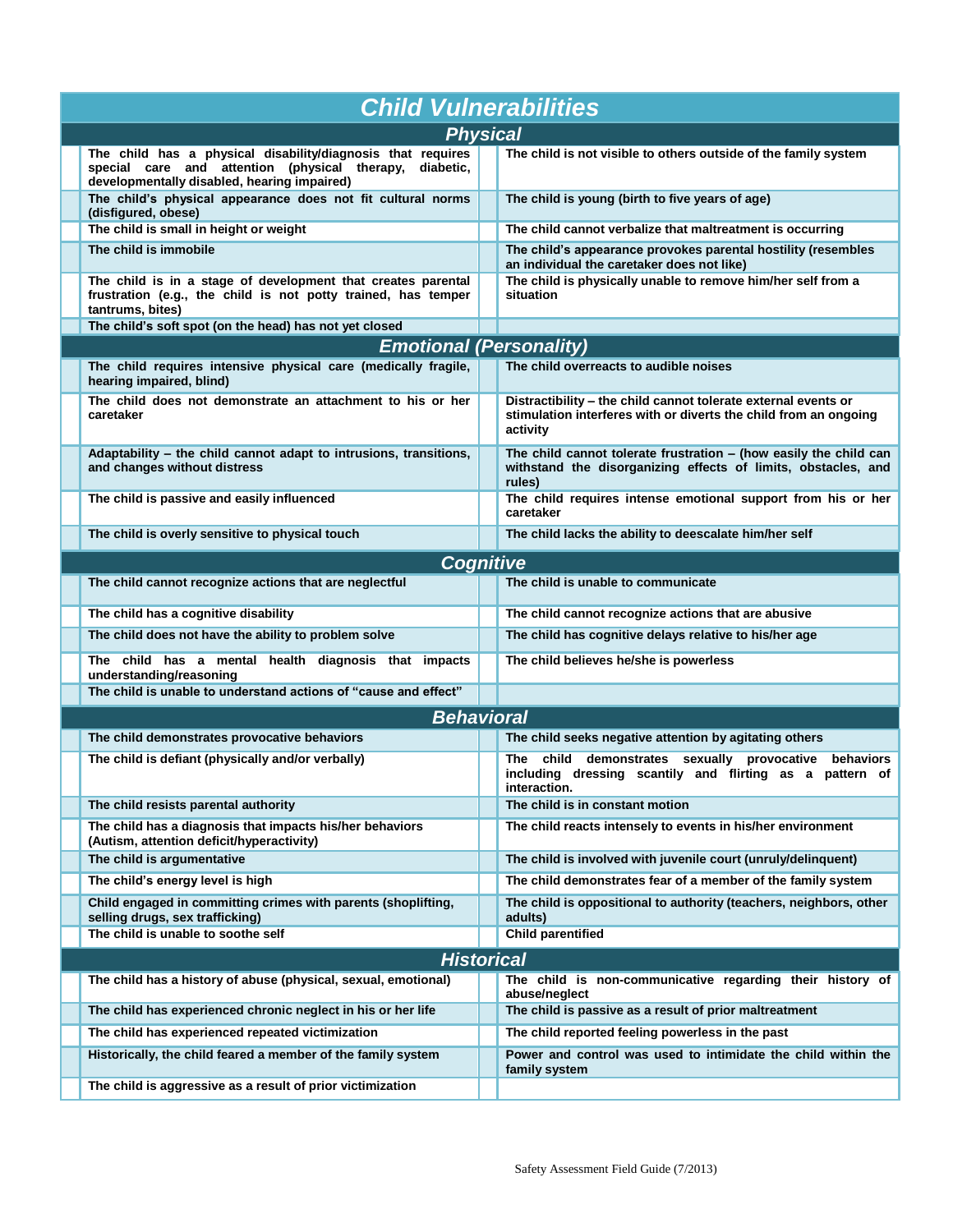#### **Child Functioning**

The assessment of the child functioning elements is based on the existence of the characteristics and is not conditional to the adult's responses and parenting behaviors for the risk assessment.

#### *Self-Protection*

The caseworker should note the child's age and past experiences of abuse and/or neglect, including how the past experiences may increase the risk of the child being abused or neglected. All children 0-5 years of age should be identified as "RC" for this element. Children 6 years of age and older should be assessed per the remaining criteria.

| <b>Examples of Risk Contributors</b>                  |                                                        |  |
|-------------------------------------------------------|--------------------------------------------------------|--|
| $\vert$ Is 0 – 5 years of age.                        | Is not visible to others outside of the family system. |  |
| Does not verbalize that maltreatment is occurring.    | Denies abuse/neglect.                                  |  |
| Accepts abusive/neglectful behavior as a way of life. | Blames self for the abuse/neglect.                     |  |
| Is passive as a result of history of CA/N.            |                                                        |  |

### *Physical/Cognitive/Social Development*

This element refers to the degree to which a child's physical, cognitive, or social development may increase the risk of the child being abused or neglected.

| <b>Examples of Risk Contributors</b>                       |                                                         |  |  |  |
|------------------------------------------------------------|---------------------------------------------------------|--|--|--|
| Inability to maintain peer relationships.                  | Is immobile.                                            |  |  |  |
| Unable to recognize actions that are neglectful.           | Has a specific learning disability.                     |  |  |  |
| Unable to problem solve.                                   | Unable to communicate.                                  |  |  |  |
| Has a cognitive disability.                                | Small stature and under weight.                         |  |  |  |
| Unable to understand actions of "cause and effect."        | Unable to recognize actions that are abusive.           |  |  |  |
| The soft spot (on the head) has not yet closed.            | Has a cognitive delay relative to age.                  |  |  |  |
| Requires intensive physical care (medically fragile,       | Physical appearance does not fit cultural norms         |  |  |  |
| hearing impaired, blind).                                  | (disfigured, obese).                                    |  |  |  |
| Tests positive for drugs/alcohol at birth and displays     | Physical appearance provokes parental hostility         |  |  |  |
| signs of withdrawal or other symptoms.                     | (resembles an individual the caretaker does not like).  |  |  |  |
| Has a mental health diagnosis that impacts                 | Seeks out confrontational interactions with same        |  |  |  |
| understanding/reasoning.                                   | aged peers.                                             |  |  |  |
| Current stage of development creates parental              | Diseases affecting motor coordination (e.g., cerebral   |  |  |  |
| frustration (e.g., the child is not potty trained, has     | palsy, muscular dystrophy).                             |  |  |  |
| temper tantrums, bites).                                   |                                                         |  |  |  |
| Displays developmental delays                              | Has a physical disability/diagnosis that requires       |  |  |  |
| (i.e., 6 month old shows little social/emotional           | special care and attention (physical therapy, diabetic, |  |  |  |
| response to environment; 9 month old unable to grasp       | developmentally disabled, hearing impaired).            |  |  |  |
| objects, control head, sit up; 3 year old has little or no |                                                         |  |  |  |
| language development; 3 year old cannot dress or           |                                                         |  |  |  |
| feed self; 4 year old not engaging in interactive play).   |                                                         |  |  |  |

#### *Emotional/Behavioral Functioning*

This element refers to the child's emotional attachment and behavioral reactions/actions that may increase the risk of the child being abused or neglected.

| <b>Examples of Risk Contributors</b>                 |                                                   |  |  |  |  |  |
|------------------------------------------------------|---------------------------------------------------|--|--|--|--|--|
| Is argumentative with caregiver.                     | Has an eating disorder.                           |  |  |  |  |  |
| Seeks negative attention by agitating others.        | Cries excessively.                                |  |  |  |  |  |
| Overreacts to audible noises.                        | Has a high energy level; in constant motion.      |  |  |  |  |  |
| Is overly sensitive to physical touch.               | Unable to soothe self.                            |  |  |  |  |  |
| Lacks the ability to deescalate self.                | Runs away from home.                              |  |  |  |  |  |
| Demonstrates sexually provocative behaviors.         | Uses or has an addiction to alcohol and/or drugs. |  |  |  |  |  |
| Involved with juvenile court (unruly/delinquent).    | Resistant to toilet training.                     |  |  |  |  |  |
| Exhibits anti-social behavior (lying, destruction of | Is defiant (physically and/or verbally) to        |  |  |  |  |  |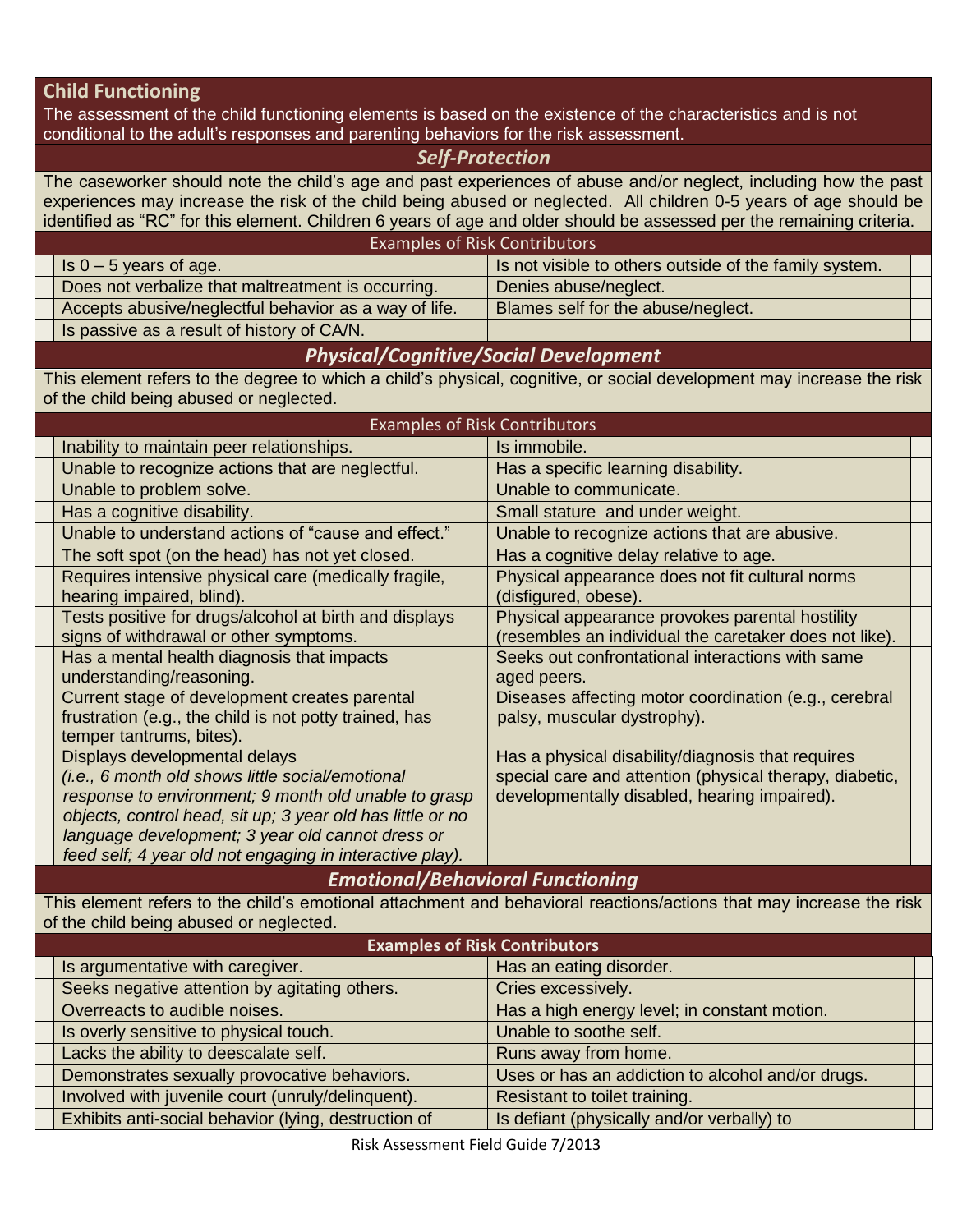| property, fire-setting, abuses or tortures animals).    | caregiver/authority.                                   |  |
|---------------------------------------------------------|--------------------------------------------------------|--|
| Engages in committing crimes (vandalism, shoplifting,   | Requires intense emotional support from his or her     |  |
| selling drugs, sex trafficking).                        | caretaker.                                             |  |
| Unable to adapt to intrusions, transitions, and changes | Does not demonstrate an attachment to his or her       |  |
| without distress.                                       | caretaker.                                             |  |
| Unable to tolerate external events or stimulation that  | Unable to tolerate frustration - (how easily the child |  |
| interferes with or diverts the child from an ongoing    | can withstand the disorganizing effects of limits,     |  |
| activity.                                               | obstacles, and rules).                                 |  |
| Is oppositional to authority (parent, teachers,         | Behavior escalates in response to limit-setting or     |  |
| neighbors, other adults).                               | punishment by caretaker.                               |  |
| Continues to incite adult even after hostile exchange   | Does not demonstrate an attachment to his or her       |  |
| begins.                                                 | caretaker.                                             |  |
|                                                         | Is sexually and/or physically aggressive toward other  |  |
|                                                         | children.                                              |  |

# **Adult Functioning**

The assessment of the adult functioning elements is based on the existence of the adult characteristics and certain elements are relative to the unique child's characteristics for a thorough assessment of risk.

### *Cognitive Abilities*

This element refers to the degree to which a caretaker's/adult's cognitive functioning may increase the risk of the child being abused or neglected.

| <b>Examples of Risk Contributors</b>                    |                                                                           |  |
|---------------------------------------------------------|---------------------------------------------------------------------------|--|
| Is not reality oriented.                                | Lacks understanding and reasoning skills.                                 |  |
| Organic or inorganic cognitive impairment.              | Cognitive delay subjects child to unsafe situations.                      |  |
| Cognitive impairment allows child to be exploited.      | Does not understand supervision of a child.                               |  |
| Does not understand the basic needs of the child.       | Does not understand the child's physical abilities in<br>relation to age. |  |
| Does not have accurate knowledge of age-appropriate     | Cognitive impairment inhibiting adult from                                |  |
| supervision for the child.                              | responding to an emergency situation.                                     |  |
| Does not understand the child's development in relation | Unable to recognize the child's basic needs due to                        |  |
| to the child's age                                      | cognitive impairment.                                                     |  |
| Does not understand the child's ability/inability to    | Does not understand the common stressors of                               |  |
| complete chores.                                        | parenting; has unrealistic expectations of the child.                     |  |
| Caretaker does not recognize/understand need to         | Cognitive delay impacts understanding of sanitary                         |  |
| protect child.                                          | home/disposal of waste.                                                   |  |

#### *Physical Health*

This element refers to the degree to which a caretaker's/adult's physical health may increase the risk of the child being abused or neglected. The assessment should address the caretaker's/adult's ability to interact, protect, and parent the child.

|                                                                                                                  | <b>Examples of Risk Contributors</b>                                                                            |                                                         |  |
|------------------------------------------------------------------------------------------------------------------|-----------------------------------------------------------------------------------------------------------------|---------------------------------------------------------|--|
|                                                                                                                  | Physical condition inhibits adult from responding to an                                                         | Chronic illness reduces capacity to provide for child's |  |
|                                                                                                                  | emergency situation.                                                                                            | basic needs.                                            |  |
| Episodic physical impairment that results in an inability<br>Physical condition requires lengthy and/or frequent |                                                                                                                 |                                                         |  |
|                                                                                                                  | to provide for child's basic needs.                                                                             | periods of hospitalization during which the adult is    |  |
|                                                                                                                  |                                                                                                                 | unable to care for the child.                           |  |
|                                                                                                                  | Permanent physical impairment that results in an                                                                | Physical injury that results in an inability to provide |  |
|                                                                                                                  | inability to provide for child's basic needs.                                                                   | for child's basic needs.                                |  |
| <b>Emotional/Mental Health Functioning</b>                                                                       |                                                                                                                 |                                                         |  |
|                                                                                                                  | This element refers to the degree to which a caretaker's/adult's emotional and mental health functioning may    |                                                         |  |
|                                                                                                                  | increase the risk of the child being abused or neglected. The assessment should address the caretaker's/adult's |                                                         |  |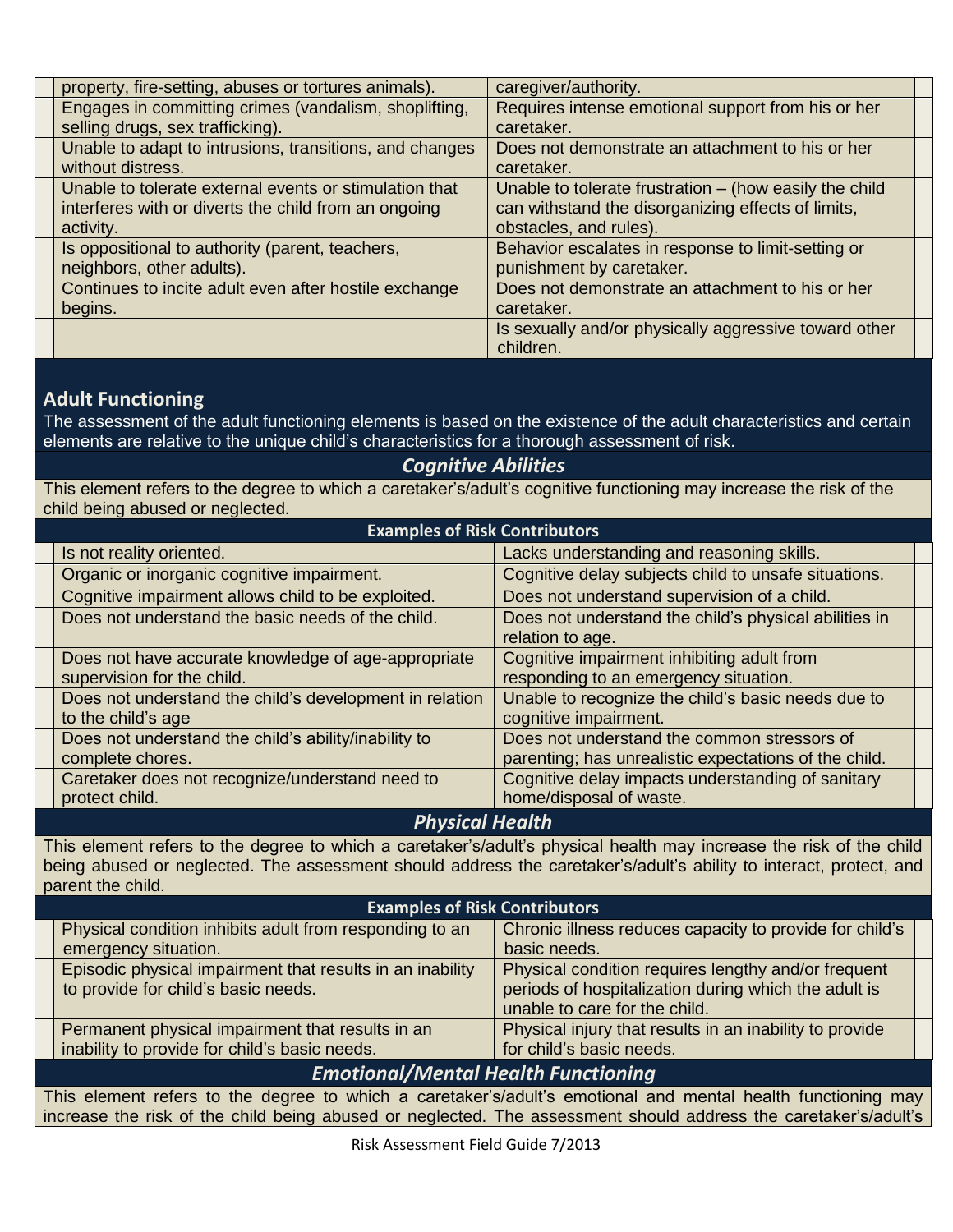ability to interact, protect, and parent the child. The assessment should include the caretaker's/adult's ability to control impulses, anger, hostility, and physical violence.

| <b>Examples of Risk Contributors</b>                                                                                                                                                                                                                                                                                                                                                                                                                                                |                                                                                                                                                             |
|-------------------------------------------------------------------------------------------------------------------------------------------------------------------------------------------------------------------------------------------------------------------------------------------------------------------------------------------------------------------------------------------------------------------------------------------------------------------------------------|-------------------------------------------------------------------------------------------------------------------------------------------------------------|
| Is not reality oriented.                                                                                                                                                                                                                                                                                                                                                                                                                                                            | Lacks understanding and reasoning skills.                                                                                                                   |
| Actions reflect desire to harm the child.                                                                                                                                                                                                                                                                                                                                                                                                                                           | Describes child in degrading or demeaning way.                                                                                                              |
| Mental health impairment allows child to be exploited.                                                                                                                                                                                                                                                                                                                                                                                                                              | Excludes child from family activities regularly.                                                                                                            |
| Does not understand the basic needs of the child.                                                                                                                                                                                                                                                                                                                                                                                                                                   | Does not understand the need to supervise a child.                                                                                                          |
| Does not have accurate knowledge of age-appropriate                                                                                                                                                                                                                                                                                                                                                                                                                                 | Mental health impairment inhibiting adult from                                                                                                              |
| supervision for the child.                                                                                                                                                                                                                                                                                                                                                                                                                                                          | responding to an emergency situation.                                                                                                                       |
| Does not understand the child's ability/inability to<br>complete chores.                                                                                                                                                                                                                                                                                                                                                                                                            | Does not understand the common stressors of<br>parenting; has unrealistic expectations of the child.                                                        |
| Does not understand the child's development in relation<br>to the child's age                                                                                                                                                                                                                                                                                                                                                                                                       | Unable to recognize the child's basic needs due to<br>mental health impairment.                                                                             |
| Does not understand the child's physical abilities in<br>relation to age.                                                                                                                                                                                                                                                                                                                                                                                                           | Caretaker does not recognize/understand need to<br>protect child.                                                                                           |
| Does not demonstrate love, empathy, or sensitivity to<br>child.                                                                                                                                                                                                                                                                                                                                                                                                                     | Mental health impairment impacts understanding of<br>sanitary home/disposal of waste                                                                        |
| Blames child for the circumstances/incidents occurring<br>or occurred that are beyond the child's control.                                                                                                                                                                                                                                                                                                                                                                          | Mental health impairment subjects child to unsafe<br>situations.                                                                                            |
| Frequent and severe alteration in mood produces<br>extreme fluctuation in the adult's response to the child.                                                                                                                                                                                                                                                                                                                                                                        | Mental health condition requires lengthy and/or<br>frequent periods of hospitalization during which the<br>caretaker/adult is unable to care for the child. |
| Emotional instability during which the caretaker/adult is<br>unable to care for the child's basic needs.                                                                                                                                                                                                                                                                                                                                                                            | Believes that child's misbehavior is intentional to<br>provoke the caretaker/adult.                                                                         |
| <b>Domestic Relations (Domestic Violence)</b>                                                                                                                                                                                                                                                                                                                                                                                                                                       |                                                                                                                                                             |
| This element refers to the degree to which a caretaker's/adult's current and historical relationships and interactions<br>may increase the risk of the child being abused or neglected. The assessment considers the relationship dynamics<br>between the caretakers/adults. The assessment should examine whether a pattern of coercive control exists and<br>results in conflictual or violent interactions thereby impacting the interaction, protection, and care of the child. |                                                                                                                                                             |
| <b>Examples of Risk Contributors</b>                                                                                                                                                                                                                                                                                                                                                                                                                                                |                                                                                                                                                             |
| Uses weapons to threaten or harm another person.                                                                                                                                                                                                                                                                                                                                                                                                                                    | Has visible inflicted injuries.                                                                                                                             |
| Caretaker/adult believes the other adult will kill him/her.                                                                                                                                                                                                                                                                                                                                                                                                                         | Family violence in which a child attempts to<br>intervene.                                                                                                  |
| Uses strangulation to threaten or harm another person.                                                                                                                                                                                                                                                                                                                                                                                                                              | The family violence is escalating.                                                                                                                          |
| Exhibits physical aggression, temper outbursts or<br>unwarranted reactions.                                                                                                                                                                                                                                                                                                                                                                                                         | Authoritarian or controlling behaviors over other<br>adult/caretaker.                                                                                       |
| Uses gestures or actions to intimidate or threaten other                                                                                                                                                                                                                                                                                                                                                                                                                            | Exhibits assaultive behaviors toward an                                                                                                                     |
| adults or children in the home.                                                                                                                                                                                                                                                                                                                                                                                                                                                     | caretaker/adult or child.                                                                                                                                   |
| Acts of family violence interferes with parenting<br>practices.                                                                                                                                                                                                                                                                                                                                                                                                                     | Family violence in which a child is harmed while<br>attempting to intervene.                                                                                |
| Current moderate level of marital or domestic discord<br>that interferes with family functioning.                                                                                                                                                                                                                                                                                                                                                                                   | Little communication, support or attachment between<br>adults; few positive interactions.                                                                   |
| Relationships characterized by domestic conflicts, often<br>involving physical violence, that require intervention by<br>police, family, or others.                                                                                                                                                                                                                                                                                                                                 | Caretaker/adult has a history of abusing, torturing or<br>killing a family pet.                                                                             |
| Acts of family violence impact the child regardless if the<br>child witnessed the incident (disruption of daily routine,<br>injuries on adult, damage to residence, arrest, and<br>interactions between adults).                                                                                                                                                                                                                                                                    |                                                                                                                                                             |

*Substance Use*

This element refers to the degree to which a caretaker's/adult's substance use may increase the risk of the child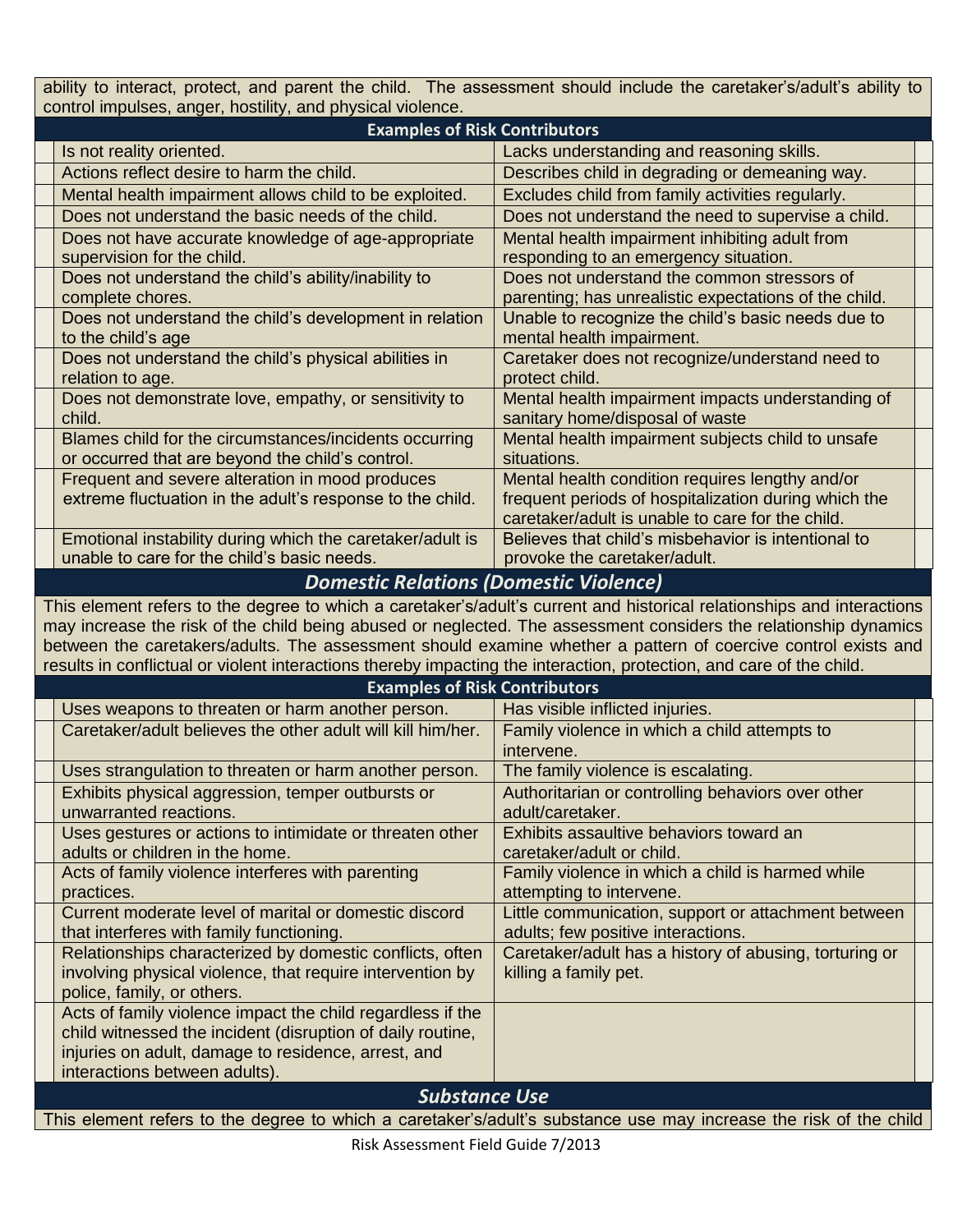being abused or neglected. The assessment considers the substance use and its impact on the following: emotional responses/attachment, physical health, interactions with the child and adults, family finances, employment, and criminal activity. The severity, frequency and types of substances should be considered including the caretaker's/adult's history of substance use.

| <b>Examples of Risk Contributors</b>                                                   |                                                                                                   |  |
|----------------------------------------------------------------------------------------|---------------------------------------------------------------------------------------------------|--|
| Has periods of incapacitating intoxication.                                            | Inability to care for child due to substance abuse.                                               |  |
| Substance use creates problems in social functioning.                                  | Caretaker/adult encourages or allows substance<br>use by minors.                                  |  |
| Use, abuse or addiction to substances inhibits judgment<br>pertaining to parenting.    | Admissions or hospitalizations for detoxification or<br>physical problems due to substance abuse. |  |
| Abusing substances to the extent that control of actions<br>is significantly impaired. | Patterns and/or frequency of substance use is<br>increasing.                                      |  |
| Becomes threatening or aggressive during periods of<br>substance use.                  | The needs of the child become secondary to the use<br>of substances.                              |  |
| Caretaker's/adult's substance use subjects child to<br>unsafe situations.              | Regularly uses illegal substances in presence of<br>child.                                        |  |
| Arrest(s) and/or incarceration(s) due to substance<br>trafficking.                     | Substance use causes conflict in the relationships<br>with other adults or children.              |  |
| Traffic violations, arrest(s) and/or incarceration(s) due<br>to substance abuse/use.   |                                                                                                   |  |

### *Response to Stressors*

This element refers to the degree the caretaker's/adult's response to stressors may increase the risk of the child being abused or neglected. The assessment considers the impact the stressors have on the caretaker's/adult's emotional responses/attachments, physical health, and interactions. The assessment should identify the stressor(s), the resulting behavior(s), and the impact on the care of the child. This element is an assessment of the caretaker's/adult's ability to react and "manage" stressors. The caretaker's/adult's reactions to stressors should be documented as well as addressing how the reactions impact parenting practices. Responses to stressors which do not have negative impacts on the child's care, supervision or provision of basic needs should be identified to support the NRC rating.

| <b>Examples of Risk Contributors</b>                   |                                                       |  |
|--------------------------------------------------------|-------------------------------------------------------|--|
| Is not reality oriented.                               | Lacks understanding and reasoning skills.             |  |
| Caretaker/adult subjects child to unsafe situations.   | Has an unrealistic expectation of the child.          |  |
| Inhibits caretaker/adult from responding to an         | Does not provide the basic needs of the child.        |  |
| emergency situation.                                   |                                                       |  |
| Exacerbates caretaker's/adult's pre-existing condition | Caretaker/adult rationalizes his/her lack of          |  |
| such as substance use/abuse, mental health, or         | intervention or blames the child for the abuse and/or |  |
| physical condition.                                    | neglect                                               |  |

#### *Parenting Practices*

This element refers to the degree to which the caretaker's/adult's parenting practices may increase the risk of the child being abused or neglected. The assessment considers the caretaker's/adult's view of the child, expectations of the child's behaviors, responsibilities assigned to the child, discipline techniques, limit setting, establishing clear boundaries, and parenting decisions. The assessment is of the parenting skills demonstrated by the caretaker/adult in relation to the elements identified within the child functioning category, such as the child's physical health and development. The assessment should identify the parenting practices which are contributing to risk (RC).

| <b>Examples of Risk Contributors</b>                     |                                                  |  |
|----------------------------------------------------------|--------------------------------------------------|--|
| Does not provide basic needs of the child regularly.     | Child is not fed food consistently.              |  |
| Overwhelmed by task of parenting and results in          | Does not dress child in clothes suitable for the |  |
| unsanitary or poor home conditions                       | season regularly.                                |  |
| Caretaker denies child food or water for an extended     | Does not respond to or ignores child's phsycial, |  |
| period of time.                                          | social or emotional needs.                       |  |
| Does not attend to child's personal hygiene that results | Does not access resources to provide shelter for |  |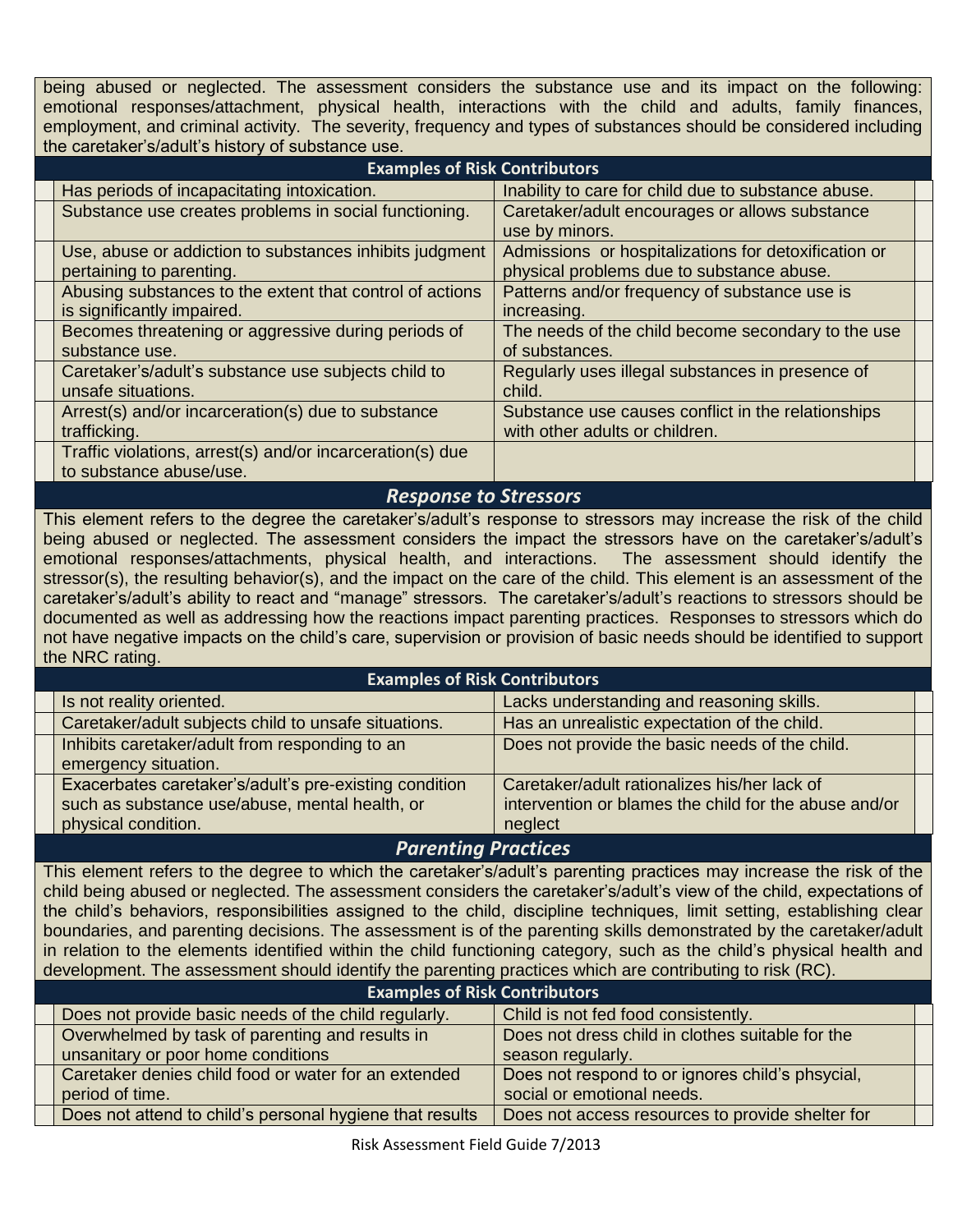| in rashes, dirty hair or body odor regularly.                                                                                                                                                   | child.                                                                                                                  |  |
|-------------------------------------------------------------------------------------------------------------------------------------------------------------------------------------------------|-------------------------------------------------------------------------------------------------------------------------|--|
| Does not attend medical appointments regularly.                                                                                                                                                 | Does not administer required medication to child as<br>directed.                                                        |  |
| Does not use a capable/competent person to supervise<br>the child in the caretaker's absence.                                                                                                   | Does not provide the child with supervision<br>appropriate to age/development.                                          |  |
| Child is given responsibilities beyond his/her<br>capabilities that are potentially dangerous (e.g., young<br>child cooking, ironing, doing carpentry, climbing<br>ladders, caring for infant). | Does not recognize or has little understanding of<br>child's level of development and abilities for<br>behaviors/tasks. |  |
| Caretaker's behaviors indicate an unwillingness or lack<br>of interest in parenting.                                                                                                            | Child's request for attention or affection is ignored or<br>met with hostility.                                         |  |
| Does not respond to an emergency situation involving<br>the child.                                                                                                                              | Caretaker/adult knowingly places child at risk (e.g.,<br>leaves child with known perpetrator).                          |  |
| Caretaker's/adult's typical response to misbehavior is<br>anger and harsh punishment (verbal or physical).                                                                                      | Regularly excludes child from family activities.                                                                        |  |
| Provokes child to misbehave (e.g., caretaker/adult<br>teases child to the point that child misbehaves).                                                                                         | Child(ren) appears to be scapegoated in family.                                                                         |  |
| Does not establish clear boundaries, limits or consistent<br>consequences.                                                                                                                      | Actions reflect desire to harm the child.                                                                               |  |
| Does not demonstrate love, empathy, or sensitivity to<br>child.                                                                                                                                 | Predominately describes child in degrading or<br>demeaning manner.                                                      |  |
| Only responds to child's negative behavior.                                                                                                                                                     |                                                                                                                         |  |

# **Family Functioning**

The assessment of the family functioning elements is based on an examination of all members of the family, how they interact and impact one another and the family home environment.

# *Family Roles, Interactions, and Relationships*

This element assesses each member's relationships and roles in the family that may increase the risk of the child being abused or neglected. The dynamics and quality of the relationships between the caretaker and child; child and other adults; child and siblings; and adults should be examined. Caseworkers should also assess the history of these interactions and how they impact family functioning.

| <b>Examples of Risk Contributors</b>                                                                               |                                                                                                                                   |
|--------------------------------------------------------------------------------------------------------------------|-----------------------------------------------------------------------------------------------------------------------------------|
| Caretaker/adult projects blame for family problems onto<br>the child.                                              | Almost complete lack of interaction among family<br>members.                                                                      |
| Caretaker/adult denies any problem in the family and<br>any ill effects these problems have on the child.          | A member of the family demonstrates almost a total<br>inability to form a relationship with other<br>children/adults in the home. |
| Child's physical/cognitive/social development negatively<br>impacts the other family members' relationships/roles. | Child's emotional/behavioral functioning negatively<br>impacts the other family members'<br>relationships/roles.                  |
| Caretaker's/adult's cognitive abilities negatively impact<br>the other family members' relationships/roles.        | Caretaker's/adult's physical health negatively<br>impacts the other family members'<br>relationships/roles.                       |
| Caretaker's/adult's domestic relations negatively<br>impacts the other family members' relationships/roles.        | Caretaker's/adult's substance use negatively impacts<br>the other family members' relationships/roles.                            |
| Caretaker's/adult's response to stressors negatively<br>impacts the other family members' relationships/roles.     | Caretaker's/adult's parenting practices negatively<br>impact the other family members' relationships/roles.                       |
| Caretaker's/adult's emotional/mental health negatively<br>impacts the other family members' relationships/roles.   |                                                                                                                                   |
| <b>Resource Management and Household Maintenance</b>                                                               |                                                                                                                                   |

This element refers to the degree to which the family's income, economic resources, and home conditions may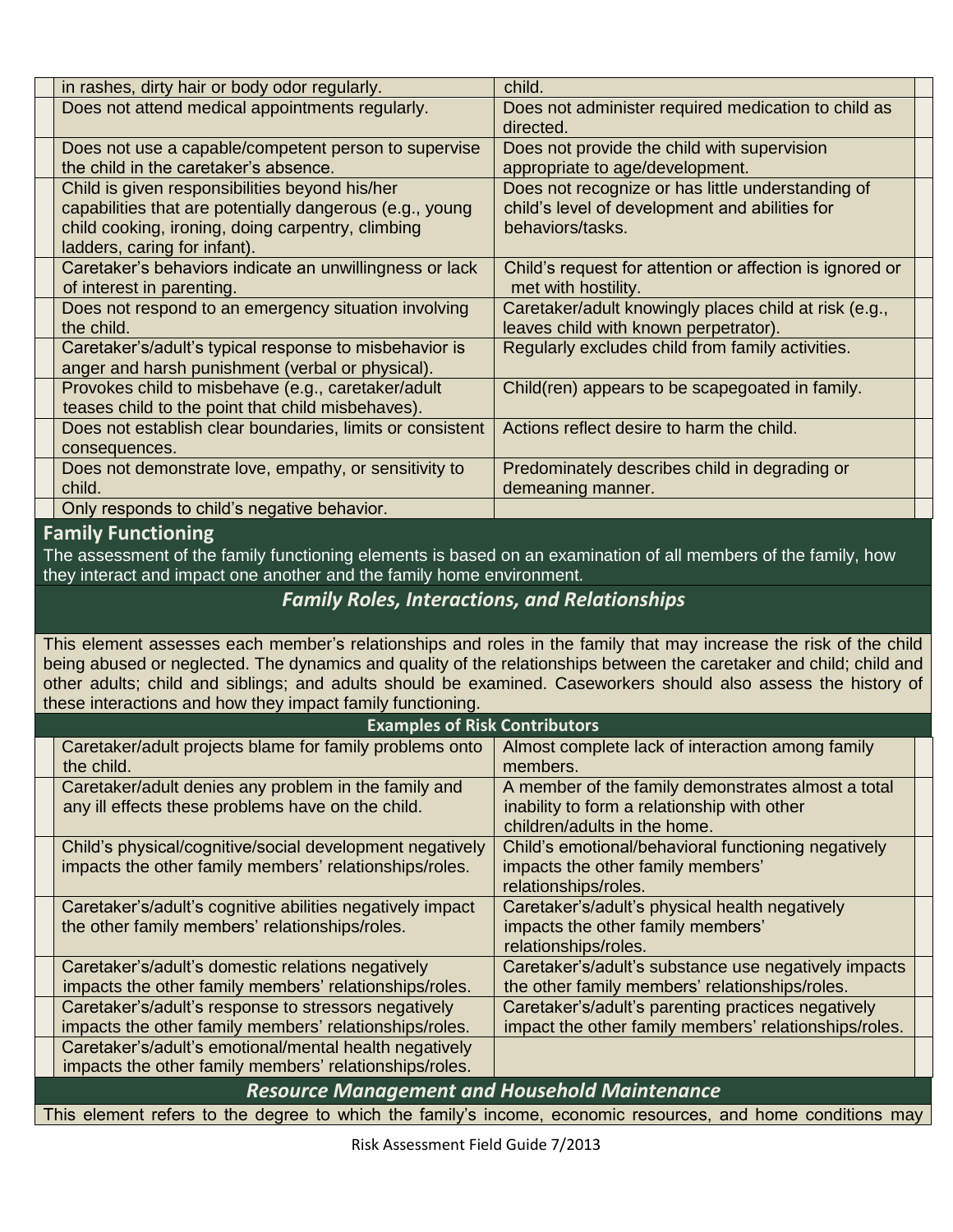increase the risk of the child being abused or neglected. This element refers to the financial resources available to the family to meet and maintain basic needs. The availability and utilization of familial or community services should be examined. An assessment of whether the family has the economic resources to meet the basic needs of the family, including shelter, utilities, food, medical care, and/or clothing should be completed. Additionally, the information regarding the family's living conditions should be included.

| <b>Examples of Risk Contributors</b>                      |                                                        |  |
|-----------------------------------------------------------|--------------------------------------------------------|--|
| Housing is unsanitary, filthy, infested, a health hazard. | Exposed electrical wiring within reach of children.    |  |
| Poor home conditions.                                     | Piles of clothing, trash, boxes, or debris pose a fire |  |
|                                                           | hazard.                                                |  |
| Family is homeless or moves frequently because they       | The physical structure of the house is unstable:       |  |
| cannot afford to pay rent.                                | holes in the floor, ceiling, and walls.                |  |
| Excessive cockroaches, mice, rats, etc present in the     | Caretaker's/adult's decision making regarding how to   |  |
| home.                                                     | use available income impacts the ability to meet the   |  |
|                                                           | basic needs of the child.                              |  |
| Family is frequently unable to provide for basic needs,   | Family is not eligible for needed community services   |  |
| such as food, clothing, utilities, and/or medical care.   | to meet basic needs of the family.                     |  |
| Excessive garbage or rotted or spoiled food is not        | Room covered with animal feces or urine.               |  |
| disposed in container.                                    |                                                        |  |
| Services needed by the family are available but           | Services/resources needed by the family are not        |  |
| unknown to the family.                                    | available.                                             |  |

#### *Extended Family, Social and Community Connectedness*

This element refers to the degree to which the dynamics, quality, and frequency of interactions the family has with extended family, friends, kin, and the community that may increase the risk of the child being abused or neglected. The assessment is to include an examination of the family's extended social support network. The assessment should identify whether familial, social and community connections exist, are available, are accessible and positively impact each family member. This element prompts the identification and assessment of familial activities, family and social connections, and cultural norms to determine how they influence identified risk contributors. Caseworkers should assess whether there is a history of stressful or conflictual interactions between family members and their social supports and how the conflict impacts the family system.

| <b>Examples of Risk Contributors</b>                          |                                                       |  |
|---------------------------------------------------------------|-------------------------------------------------------|--|
| Does not utilize resources to assist with meeting the         | Unaware of local resources to assist with meeting     |  |
| family's need for assistance with housing, utilities,         | the family's need for assistance with housing,        |  |
| transportation.                                               | utilities, transportation.                            |  |
| Lack of or has connections negatively impact the child's      | Lack of or has connections that negatively impact the |  |
| physical/cognitive/social development.                        | child's emotional/behavioral functioning.             |  |
| Lack of or has connections that negatively impact the adult's | Lack of or has connections that negatively impact the |  |
| emotional/mental health.                                      | adult's physical health.                              |  |
| Lack of or has connections that negatively impact the adult's | Lack of or has connections that negatively impact the |  |
| domestic relations.                                           | adult's substance use.                                |  |
| Lack of or has connections that negatively impact the adult's | Lack of or has connections that negatively impact the |  |
| response to stressors.                                        | adult's parenting practices.                          |  |

#### **Historical**

The assessment of the historical elements explores the dynamic of the impact on the adults current functioning and risk to the child based on the adults past experiences.

## *Caretaker's Victimization of Other Children*

This element assesses whether the caretaker and any other adults in the home have a history of victimizing children that may increase the risk of the child being abused or neglected. The caseworker should consider a review of all PCSA and law enforcement records, including any court intervention. The assessment should include the identification of any pattern of abusing children such as the age or gender of the child, specific types of maltreatment, and /or the relationship of the alleged perpetrator to the child's parent. Patterns of victimization should be identified within and outside of the children residing in the current household.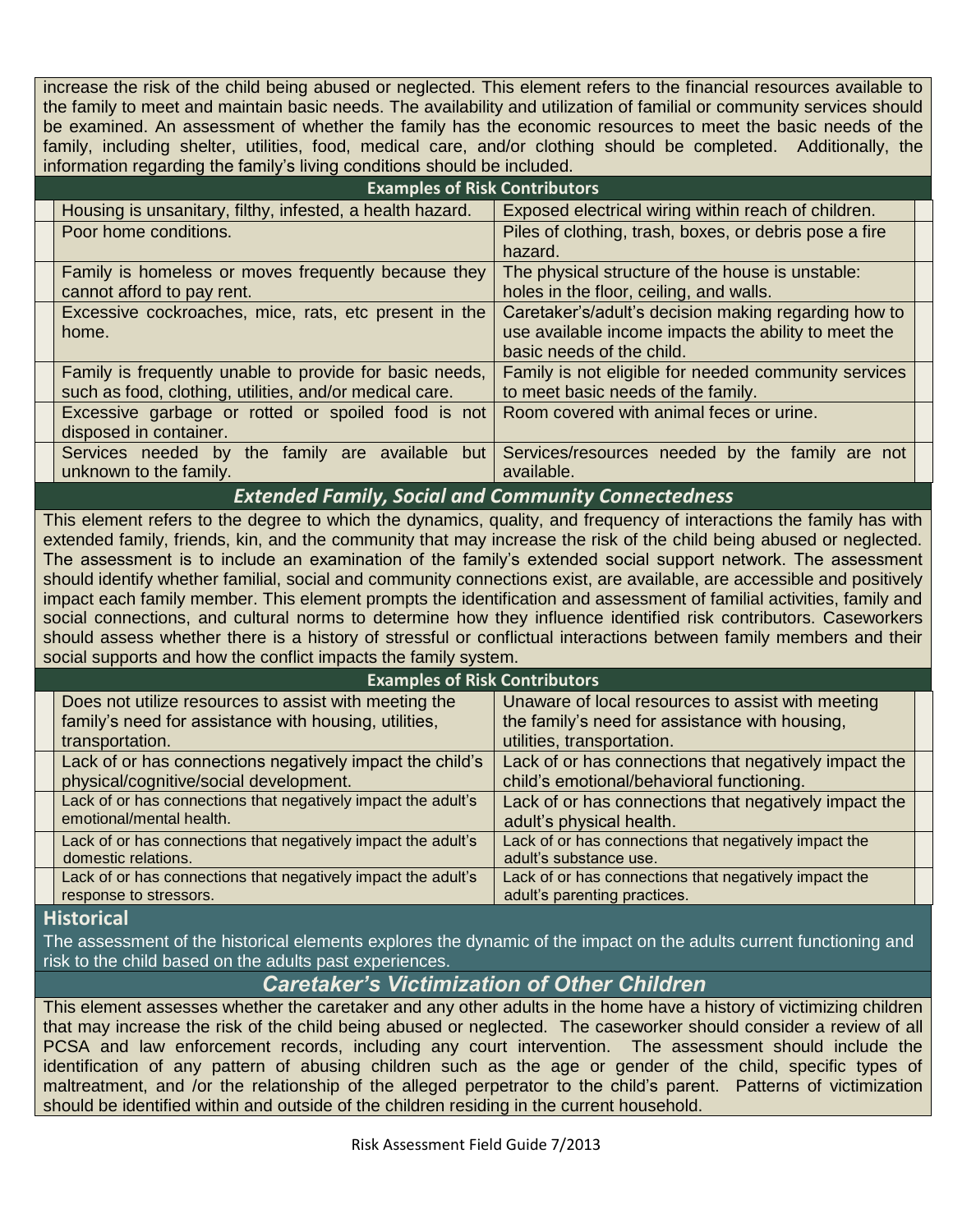| <b>Examples of Risk Contributors</b>                                                                                                                                                                                            |                                                                   |
|---------------------------------------------------------------------------------------------------------------------------------------------------------------------------------------------------------------------------------|-------------------------------------------------------------------|
| Caretaker's/adult's past involvement with law                                                                                                                                                                                   | Caretaker/adult has previously had an involuntary                 |
| enforcement related to crimes against children.                                                                                                                                                                                 | termination of parental rights of a biological child.             |
| Caretaker/adult has been identified as an alleged                                                                                                                                                                               | Caretaker/adult has a pattern of receiving ongoing                |
| perpetrator in previously substantiated report(s) of<br>abuse/neglect.                                                                                                                                                          | services by a child protective services agency.                   |
| Caretaker's Abuse/Neglect as a Child                                                                                                                                                                                            |                                                                   |
| This element assesses the caretaker's/adult's history of abuse and/or neglect as a child that may increase the risk                                                                                                             |                                                                   |
| of the child being abused or neglected. The caseworker should consider how past victimization as a child                                                                                                                        |                                                                   |
| influences the parental role and parenting practices and can be associated with risk contributors identified in the                                                                                                             |                                                                   |
| Adult Category and Family Category.                                                                                                                                                                                             |                                                                   |
| <b>Examples of Risk Contributors</b>                                                                                                                                                                                            |                                                                   |
| Caretaker/adult's childhood physical, sexual or                                                                                                                                                                                 | Caretaker/adult's childhood physical, sexual or                   |
| emotional abuse or neglect is impacting cognitive<br>abilities.                                                                                                                                                                 | emotional abuse or neglect is impacting physical<br>health.       |
| Caretaker/adult's childhood physical, sexual or                                                                                                                                                                                 | Caretaker/adult's childhood physical, sexual or                   |
| emotional abuse or neglect is impacting                                                                                                                                                                                         | emotional abuse or neglect is impacting domestic                  |
| emotional/mental health.                                                                                                                                                                                                        | relations.                                                        |
| Caretaker/adult's childhood physical, sexual or                                                                                                                                                                                 | Caretaker/adult's childhood physical, sexual or                   |
| emotional abuse or neglect is impacting substance use.                                                                                                                                                                          | emotional abuse or neglect is impacting response to<br>stressors. |
| Caretaker/adult's childhood physical, sexual or                                                                                                                                                                                 | Caretaker/adult's childhood physical, sexual or                   |
| emotional abuse or neglect is impacting parenting                                                                                                                                                                               | emotional abuse or neglect is impacting physical                  |
| practices.                                                                                                                                                                                                                      | family roles, interactions and relationships.                     |
| Caretaker/adult's childhood physical, sexual or                                                                                                                                                                                 | Caretaker/adult's childhood physical, sexual or                   |
| emotional abuse or neglect is impacting resource                                                                                                                                                                                | emotional abuse or neglect is impacting extended                  |
| management and household maintenance.                                                                                                                                                                                           | family, social and community supports.                            |
| <b>Impact of Past Services</b>                                                                                                                                                                                                  |                                                                   |
| This element assesses the caretaker's/adult's utilization and effectiveness of past services that may increase the                                                                                                              |                                                                   |
| risk of the child being abused or neglected. The element considers all of the elements within the adult functioning                                                                                                             |                                                                   |
| category that are rated as risk contributors. The caseworker should assess if past parenting practices have been<br>impacted by the past services received. Any behavioral change resulting from the service received should be |                                                                   |
| identified.                                                                                                                                                                                                                     |                                                                   |
| <b>Examples of Risk Contributors</b>                                                                                                                                                                                            |                                                                   |
| Caretaker's/adult's are not willing to attend a needed                                                                                                                                                                          | Caretakers/adults have felt the need to utilize                   |
| service as a result of a prior negative experience.                                                                                                                                                                             | services but have not used a service.                             |
| Service providers have refused to provide services to                                                                                                                                                                           | Caretakers/adults have been resistive to receiving                |
| the caretakers/adults as a result of non-compliance or                                                                                                                                                                          | any assistance from community support/services.                   |
| over utilization.                                                                                                                                                                                                               |                                                                   |
| The service available did not target the specified need<br>of the caretaker's/adult's.                                                                                                                                          |                                                                   |
|                                                                                                                                                                                                                                 |                                                                   |
| <b>Assessment Notes</b>                                                                                                                                                                                                         |                                                                   |
|                                                                                                                                                                                                                                 |                                                                   |
|                                                                                                                                                                                                                                 |                                                                   |
|                                                                                                                                                                                                                                 |                                                                   |
|                                                                                                                                                                                                                                 |                                                                   |
|                                                                                                                                                                                                                                 |                                                                   |
|                                                                                                                                                                                                                                 |                                                                   |
|                                                                                                                                                                                                                                 |                                                                   |